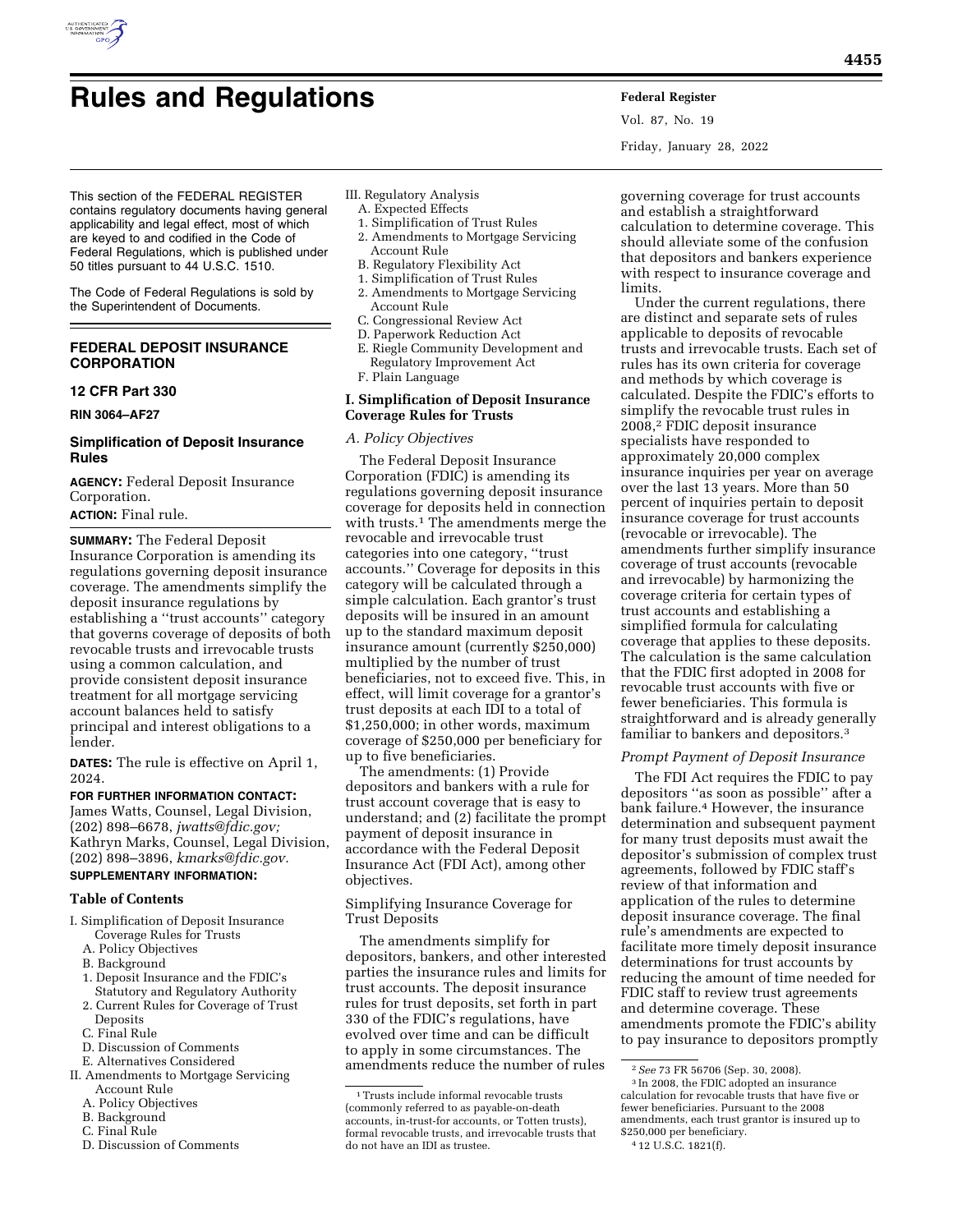following the failure of an insured depository institution (IDI), enabling depositors to meet their financial needs and obligations.

### Facilitating Resolutions

The changes will also facilitate the resolution of failed IDIs. The FDIC is routinely required to make deposit insurance determinations in connection with IDI failures. In many of these instances, however, deposit insurance coverage for trust deposits is based upon information that is not maintained in the failed IDI's deposit account records. As a result, FDIC staff works with depositors, trustees, and other parties to obtain trust documentation following an IDI's failure in order to complete deposit insurance determinations. The difficulties associated with completing such a determination have been exacerbated by the substantial growth in the use of formal trusts in recent decades. The amendments are expected to reduce the time spent reviewing such information and provide greater flexibility to automate deposit insurance determinations, thereby reducing potential delays in the completion of deposit insurance determinations and payments. Timely payment of deposit insurance also helps to avoid reductions in the franchise value of failed IDIs, expanding resolution options and mitigating losses.

Effects on the Deposit Insurance Fund

The FDIC is also mindful of the effect that changes to the deposit insurance regulations have on deposit insurance coverage and generally on the Deposit Insurance Fund (DIF), which is used to pay deposit insurance in the event of an IDI's failure. The FDIC manages the DIF according to parameters established by Congress and continually evaluates the adequacy of the DIF to resolve failed banks and protect insured depositors. The FDIC's general intent is that amendments to the trust rules are neutral with respect to the DIF.

## *B. Background*

1. Deposit Insurance and the FDIC's Statutory and Regulatory Authority

The FDIC is an independent agency that maintains stability and public confidence in the nation's financial system by: Insuring deposits; examining and supervising IDIs for safety and soundness and compliance with consumer financial protection laws; and resolving IDIs and large and complex financial institutions, and managing receiverships. The FDIC has helped to maintain public confidence in times of financial turmoil, including the period

from 2008 to 2013, when the United States experienced a severe financial crisis, and more recently in 2020 during the financial stress associated with the COVID–19 pandemic. During the more than 88 years since the FDIC was established, no depositor has lost a penny of FDIC-insured funds.

The FDI Act establishes the key parameters of deposit insurance coverage, including the standard maximum deposit insurance amount (SMDIA), currently \$250,000.5 In addition to providing deposit insurance coverage up to the SMDIA at each IDI where a depositor maintains deposits, the FDI Act also provides separate insurance coverage for deposits that a depositor maintains in different rights and capacities (also known as insurance categories) at the same IDI.6 For example, deposits in the single ownership category are separately insured from deposits in the joint ownership category at the same IDI.

The FDIC's deposit insurance categories have been defined through both statute and regulation. Certain categories, such as the government deposit category, have been expressly defined by Congress.7 Other categories, such as joint deposits and corporate deposits, have been based on statutory interpretation and recognized through regulations issued in 12 CFR part 330 pursuant to the FDIC's rulemaking authority. In addition to defining the insurance categories, the deposit insurance regulations in part 330 provide the criteria used to determine insurance coverage for deposits in each category.

Over the years, deposit insurance coverage has evolved to reflect both the FDIC's experience and changes in the banking industry. The FDI Act includes provisions defining the coverage for certain trust deposits,8 while coverage for other trust deposits has been defined by regulation.9

2. Current Rules for Coverage of Trust Deposits

The FDIC currently recognizes three different insurance categories for deposits held in connection with trusts: (1) Revocable trusts; (2) irrevocable trusts; and (3) irrevocable trusts with an IDI as trustee.

#### Revocable Trust Deposits

The revocable trust category applies to deposits for which the depositor has evidenced an intention that the deposit will belong to one or more beneficiaries upon his or her death. This category includes deposits held in connection with formal revocable trusts—that is, revocable trusts established through a written trust agreement. It also includes deposits that are not subject to a formal trust agreement, where the IDI makes payment to the beneficiaries identified in the IDI's records upon the depositor's death based on account titling and applicable State law. The FDIC refers to these types of deposits, including Totten trust accounts, payable-on-death accounts, and similar accounts, as ''informal revocable trusts.'' Deposits associated with formal and informal revocable trusts are aggregated for purposes of the deposit insurance rules; thus, deposits that will pass from the same grantor to beneficiaries are aggregated and insured up to the SMDIA, currently \$250,000, per beneficiary, regardless of whether the transfer would be accomplished through a written revocable trust or an informal revocable trust.10

Under the current revocable trust rules, beneficiaries include natural persons, charitable organizations, and non-profit entities recognized as such under the Internal Revenue Code of 1986.11 If a named beneficiary does not qualify as a beneficiary under the rule, funds held in trust for that beneficiary are treated as single ownership funds of the grantor and aggregated with any other single ownership accounts that the grantor maintains at the same IDI.12

Certain requirements also must be satisfied for a deposit to be insured in the revocable trust category. The grantor must intend that the funds will belong to the beneficiaries upon the depositor's death, and this intention must be manifested in the ''title'' of the account using commonly accepted terms such as ''in trust for,'' ''as trustee for,'' ''payableon-death to,'' or any acronym for these terms. For purposes of this requirement, ''title'' includes the IDI's electronic deposit account records. For example, an IDI's electronic deposit account records could identify the account as a revocable trust account through coding or a similar mechanism.13

11 12 CFR 330.10(c).

<sup>5</sup>*See* 12 U.S.C. 1821(a)(1)(E).

<sup>6</sup>*See* 12 U.S.C. 1821(a)(1)(C) (deposits ''maintained by a depositor in the same capacity and the same right'' at the same IDI are aggregated for purposes of the deposit insurance limit).

<sup>7</sup> 12 U.S.C. 1821(a)(2).

<sup>8</sup>*See* 12 U.S.C. 1817(i), 1821(a).

<sup>9</sup>*See* 12 CFR 330.10, 330.13.

<sup>10</sup> 12 CFR 330.10(a). In this document, the term "grantor" is used to refer to the party that creates a trust, though trust agreements also may use terms such as ''settlor'' or ''trustor.''

<sup>12</sup> 12 CFR 330.10(d).

<sup>13</sup> 12 CFR 330.10(b)(1).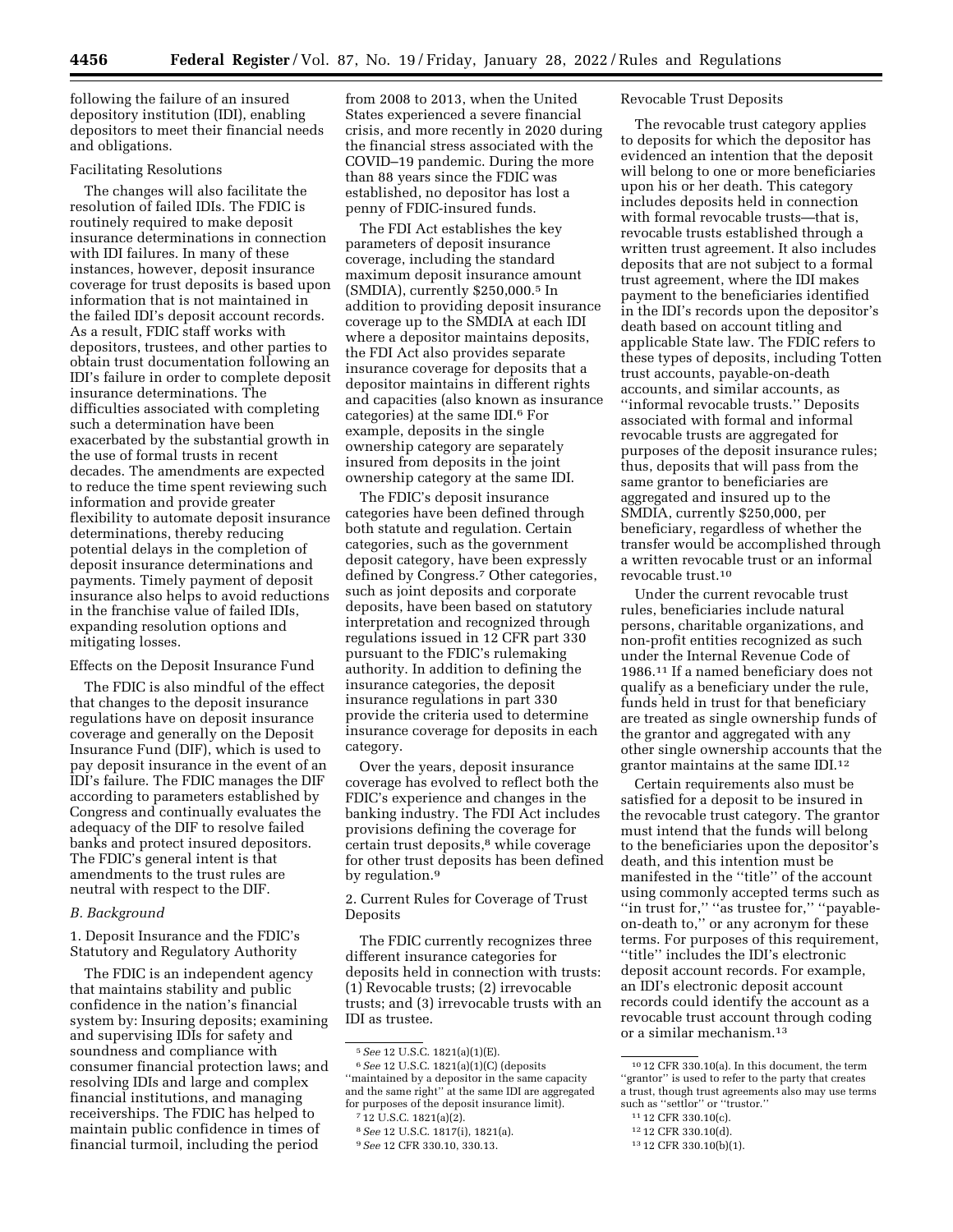In addition, the beneficiaries of informal trusts (*i.e.,* payable-on-death accounts) must be named in the IDI's deposit account records.14 Since 2004, the requirement to name beneficiaries in the IDI's deposit account records has not applied to formal revocable trusts; the FDIC generally obtains information on beneficiaries of such trusts from depositors following an IDI's failure. Therefore, if a formal revocable trust deposit exceeds \$250,000, and the depositor's IDI were to fail, it is likely that a hold would be placed on the deposit until the FDIC can review the trust agreement and verify that coverage criteria are satisfied.

The calculation of deposit insurance coverage for revocable trust deposits depends upon the number of unique beneficiaries named by a depositor. If five or fewer beneficiaries have been named, the depositor is insured in an amount up to the total number of named beneficiaries multiplied by the SMDIA, and the specific allocation of interests among the beneficiaries is not considered.15 If more than five beneficiaries have been named, the depositor is insured up to the greater of: (1) Five times the SMDIA; or (2) the total of the interests of each beneficiary, with each such interest limited to the SMDIA.16 For purposes of this calculation, a life estate interest is valued at the SMDIA.17

Where a revocable trust deposit is jointly owned by multiple co-owners, the interests of each account owner are separately insured up to the SMDIA per beneficiary.18 However, if the co-owners are the only beneficiaries of the trust, the account is instead insured under the FDIC's joint account rule.19

The current revocable trust rule also contains a provision that was intended to reduce confusion and the potential for a decrease in deposit insurance coverage in the case of the death of a grantor. Specifically, if a revocable trust becomes irrevocable due to the death of the grantor, the trust's deposit may continue to be insured under the revocable trust rules.20 Absent this provision, the irrevocable trust rules would apply following the grantor's death, as the revocable trust becomes

- 18 12 CFR 330.10(f)(1).
- 19 12 CFR 330.10(f)(2).
- 20 12 CFR 330.10(h).

irrevocable at that time, which could result in a reduction in coverage.21

#### Irrevocable Trust Deposits

Deposits held by an irrevocable trust that has been established either by written agreement or by statute are insured in the irrevocable trust deposit insurance category. Calculating coverage for deposits insured in this category requires a determination of whether beneficiaries' interests in the trust are contingent or non-contingent. Noncontingent interests are interests that may be determined without evaluation of any contingencies, except for those covered by the present worth and life expectancy tables and the rules for their use set forth in the Internal Revenue Service (IRS) Federal Estate Tax Regulations.22 Funds held for noncontingent trust interests are insured up to the SMDIA for each such beneficiary.23 Funds held for contingent trust interests are aggregated and insured up to the SMDIA in total.24

The irrevocable trust rules do not apply to deposits held for a grantor's retained interest in an irrevocable trust.25 Such deposits are aggregated with the grantor's other single ownership deposits for purposes of applying the deposit insurance limit.

Deposits Held by an IDI as Trustee of an Irrevocable Trust

For deposits held by an IDI in its capacity as trustee of an irrevocable trust, deposit insurance coverage is governed by section 7(i) of the FDI Act, a provision rooted in the Banking Act of 1935. Section 7(i) provides that ''[t]rust funds held on deposit by an insured depository institution in a fiduciary capacity as trustee pursuant to any irrevocable trust established pursuant to any statute or written trust agreement shall be insured in an amount not to exceed the standard maximum deposit insurance amount . . . for each trust estate.'' 26

25*See* 12 CFR 330.1(r) (definition of ''trust interest'' does not include any interest retained by the settlor).

26 12 U.S.C. 1817(i).

The FDIC's regulations governing coverage for deposits held by an IDI in its capacity as trustee of an irrevocable trust are found in § 330.12. The rule provides that ''trust funds'' held by an IDI in its capacity as trustee of an irrevocable trust, whether held in the IDI's trust department or another department, or deposited by the fiduciary institution in another IDI, are insured up to the SMDIA for each owner or beneficiary represented.27 This coverage is separate from the coverage provided for other deposits of the owners or the beneficiaries,<sup>28</sup> and deposits held for a grantor's retained interest are *not* aggregated with the grantor's single ownership deposits.

## *C. Final Rule*

In July 2021, the FDIC proposed for comment a number of amendments to the rules governing deposit insurance coverage for trust deposits.29 Generally, the FDIC proposed to: Merge the revocable and irrevocable trust categories into one category; apply a simpler, common calculation method to determine insurance coverage for deposits held by certain revocable and irrevocable trusts; and eliminate certain requirements found in the current rules for revocable and irrevocable trusts.

The FDIC received seven comments in response to the proposed rule. Commenters generally supported the proposed rule, as discussed below. After careful consideration of the comments, the FDIC is adopting the rule generally as proposed, with only technical, nonsubstantive changes.

Merger of Revocable and Irrevocable Trust Categories

The final rule amends § 330.10 of the FDIC's regulations, which currently applies only to revocable trust deposits, to establish a new ''trust accounts'' category that would include both revocable and irrevocable trust deposits. The rule defines the types of deposits that would be included in this category: (1) Informal revocable trust deposits, such as payable-on-death accounts, intrust-for accounts, and Totten trust accounts; (2) formal revocable trust deposits, defined to mean deposits held pursuant to a written revocable trust agreement under which a deposit passes to one or more beneficiaries upon the grantor's death; and (3) irrevocable trust deposits, meaning deposits held

<sup>14</sup> 12 CFR 330.10(b)(2).

<sup>15</sup> 12 CFR 330.10(a).

<sup>16</sup> 12 CFR 330.10(e).

<sup>17</sup> 12 CFR 330.10(g). For example, if a revocable trust provides a life estate for the depositor's spouse and remainder interests for six other beneficiaries, the spouse's life estate interest would be valued at \$250,000 for purposes of the deposit insurance calculation.

<sup>21</sup>The revocable trust rules tend to provide greater coverage than the irrevocable trust rules because contingencies are not considered for revocable trusts. In addition, where five or fewer beneficiaries are named by a revocable trust, specific allocations to beneficiaries also are not

 $^{22}$  12 CFR 330.1(m). For example, a life estate interest is generally non-contingent, as it may be valued using the life expectancy tables. However, where a trustee has discretion to divert funds from one beneficiary to another (for example, to provide for the second beneficiary's medical needs), the first beneficiary's interest is contingent upon the trustee's discretion.

<sup>23</sup> 12 CFR 330.13(a).

<sup>24</sup> 12 CFR 330.13(b).

<sup>27</sup>Part 330 defines ''trust funds'' as ''funds held by an insured depository institution as trustee pursuant to any irrevocable trust established pursuant to any statute or written trust agreement.''  $12$  CFR 330.1(q).

<sup>28</sup> 12 CFR 330.12(a).

<sup>29</sup>*See* 86 FR 41766 (Aug. 3, 2021).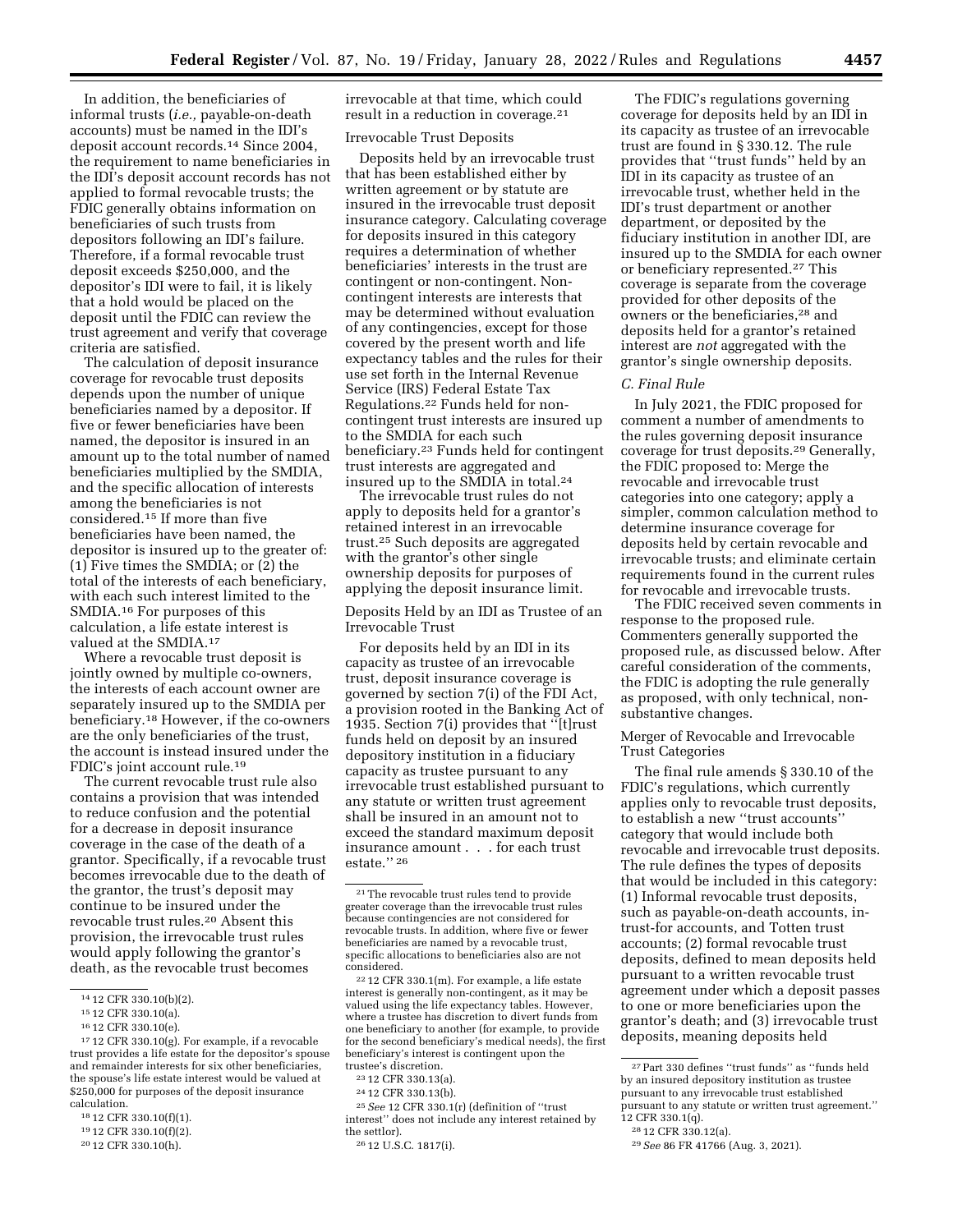pursuant to an irrevocable trust established by written agreement or by statute. Because these deposits would be considered to be part of the same category for deposit insurance purposes, they would be aggregated when applying the deposit insurance limit.

As amended, § 330.10 does not apply to deposits maintained by an IDI in its capacity as trustee of an irrevocable trust; these deposits are insured separately pursuant to section 7(i) of the FDI Act and § 330.12 of the deposit insurance regulations.

## Calculation of Coverage

The FDIC will use one streamlined calculation to determine the amount of deposit insurance coverage for deposits of revocable and irrevocable trusts. This method is already utilized by the FDIC to calculate coverage for revocable trusts that have five or fewer beneficiaries and it is an aspect of the current rules that is generally well-understood by bankers and trust depositors. The rule provides that a grantor's trust deposits will be insured in an amount up to the SMDIA (currently \$250,000) multiplied by the number of trust beneficiaries, not to exceed five beneficiaries. This, in effect, will limit coverage for a grantor's trust deposits at each IDI to a total of \$1,250,000; in other words, maximum coverage of \$250,000 per beneficiary for up to five beneficiaries. The \$1,250,000 per-grantor, per-IDI limit is intended to be more straightforward and balance the objectives of simplifying the trust rules, promoting timely payment of deposit insurance, facilitating resolutions, ensuring consistency with the FDI Act, and limiting risk to the DIF.

#### Eliminating Certain Requirements

#### Eligible Beneficiaries

The current revocable trust rules provide that beneficiaries include natural persons, charitable organizations, and non-profit entities recognized as such under the Internal Revenue Code of 1986,30 while the irrevocable trust rules do not establish criteria for beneficiaries. As stated in the proposed rule, the FDIC believes that a single definition should be used to determine whether an entity is an ''eligible'' beneficiary. The final rule will use the current revocable trust rule's definition.

The final rule also excludes from the calculation of deposit insurance coverage beneficiaries that only would obtain an interest in a trust if one or more beneficiaries are deceased. This codifies existing practice to include only primary, unique beneficiaries in

the deposit insurance calculation.31 Consistent with current treatment, naming a chain of contingent beneficiaries that would obtain trust interests only in event of a beneficiary's death will not increase deposit insurance coverage.

Finally, the FDIC is codifying a longstanding interpretation of the trust rules under which an informal revocable trust designates the depositor's formal trust as its beneficiary. A formal trust generally does not meet the definition of an eligible beneficiary for deposit insurance purposes, but the FDIC has treated such accounts as revocable trust accounts under the trust rules, insuring the account as if it were titled in the name of the formal trust.32

## Retained Interests and Ineligible Beneficiaries' Interests

The current trust rules provide that in some instances, funds intended for specific beneficiaries are aggregated with a grantor's single ownership deposits at the same IDI for purposes of the deposit insurance calculation. These instances include a grantor's retained interest in an irrevocable trust 33 and interests of ineligible beneficiaries that do not satisfy the definition of a revocable trust ''beneficiary.'' 34 This adds complexity to the deposit insurance calculation, as a detailed review of a trust agreement may be required to value such interests in order to aggregate them with a grantor's single ownership funds. In order to implement the streamlined calculation for trust deposits, the FDIC is eliminating these provisions. Under the final rule, the grantor and other beneficiaries that do not satisfy the definition of ''eligible beneficiary'' are not included in the

31*See FDIC Financial Institution Employee's Guide to Deposit Insurance* at 51 (''Sometimes the trust agreement will provide that if a primary beneficiary predeceases the owner, the deceased beneficiary's share will pass to an alternative or contingent beneficiary. Regardless of such language, if the primary beneficiary is alive at the time of an IDI's failure, only the primary beneficiary, and not the alternative or contingent beneficiary, is taken into account in calculating deposit insurance coverage.''). Including only unique beneficiaries means that when an owner names the same beneficiary on multiple trust accounts, the beneficiary will only be counted once in calculating trust coverage. For example, if a grantor has two trust deposit accounts and names the same beneficiary in both trust documents, the total deposit insurance coverage associated with that beneficiary is limited to \$250,000 in total.

32*See FDIC Financial Institution Employee's Guide to Deposit Insurance* at 71.

33*See* 12 CFR 330.1(r); *see also FDIC Financial Institution Employee's Guide to Deposit Insurance*  at 87.

34 12 CFR 330.10(d).

deposit insurance calculation.35 Importantly, this does not in any way limit a grantor's ability to establish such trust interests under State law; these interests simply do not factor into the calculation of deposit insurance coverage.

#### Future Trusts Named as Beneficiaries

Trusts often contain provisions for the establishment of one or more new trusts upon the grantor's death, and the final rule clarifies deposit insurance coverage in these situations. Specifically, if a trust agreement provides that trust funds will pass into one or more new trusts upon the death of the grantor (or grantors), the future trust (or trusts) will not be treated as beneficiaries for purposes of the calculation under the proposed rule. Rather, the future trust(s) will be considered mechanisms for distributing trust funds, and the natural persons or organizations that receive the trust funds through the future trusts will be considered the beneficiaries for purposes of the deposit insurance calculation. This clarification is consistent with published guidance and does not represent a substantive change in deposit insurance coverage.36

Naming of Beneficiaries in Deposit Account Records

Consistent with the current revocable trust rules, the final rule continues to require the beneficiaries of an informal revocable trust to be specifically named in the deposit account records of the IDI.37

## Presumption of Ownership

Consistent with the current revocable trust rules, the final rule provides that, unless otherwise specified in an IDI's deposit account records, a deposit of a trust established by multiple grantors will be presumed to be owned in equal shares<sup>38</sup>

## Bankruptcy Trustee Deposits

The FDIC will maintain the current treatment of deposits placed at an IDI by a bankruptcy trustee. Under the final rule, if funds of multiple bankruptcy estates are commingled in a single account at the IDI, each estate will be separately insured up to the SMDIA.

<sup>30</sup> 12 CFR 330.10(c).

<sup>35</sup> In the unlikely event a trust does not name any eligible beneficiaries, the FDIC would treat the trust's deposits as single ownership deposits. Such deposits would be aggregated with any other single ownership deposits that the grantor maintains at the same IDI and insured up to the SMDIA of \$250,000. 36*See FDIC Financial Institution Employee's* 

*Guide to Deposit Insurance* at 74.

<sup>37</sup>*See* 12 CFR 330.10(b)(2).

<sup>38</sup>*See* 12 CFR 330.10(f).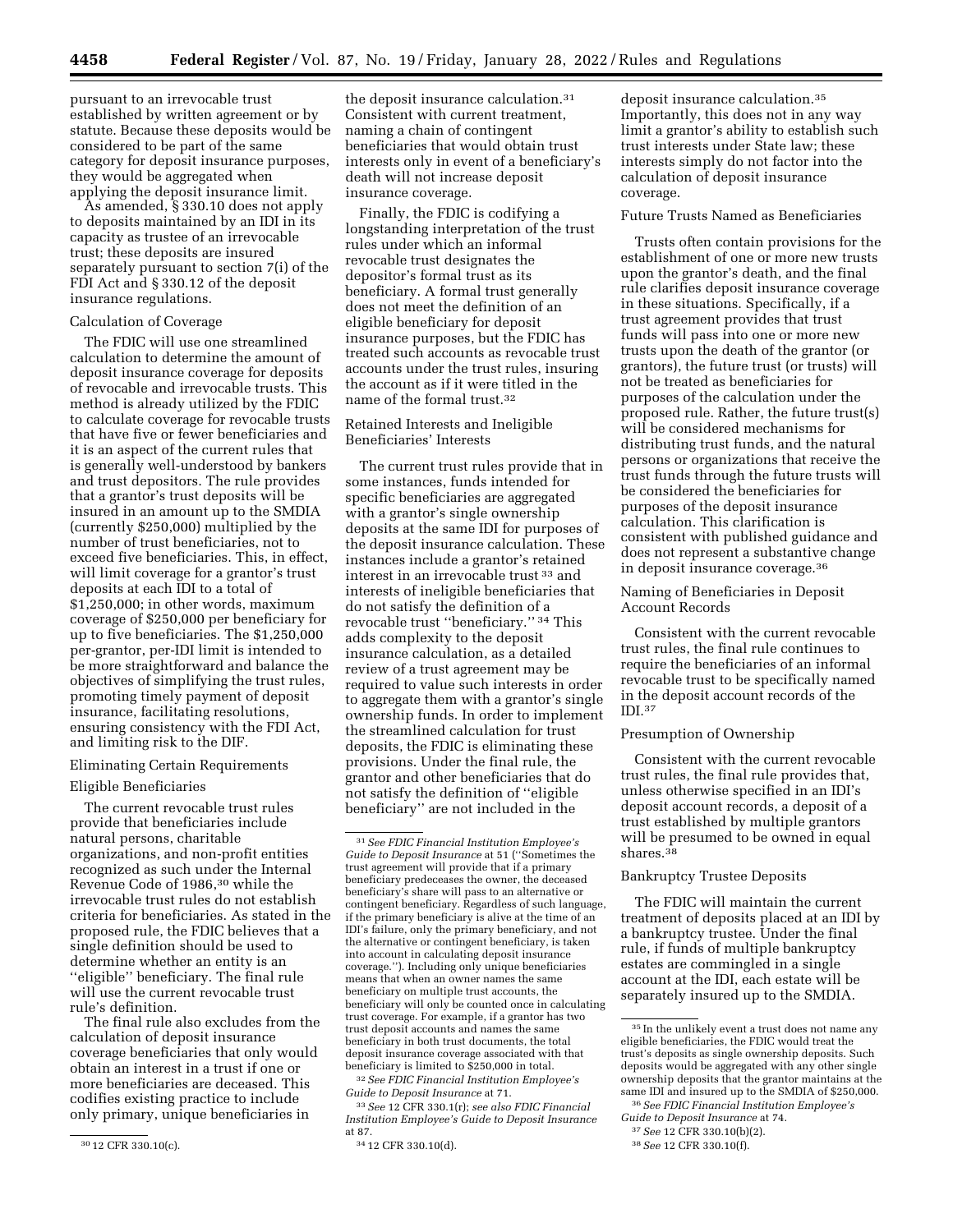# Deposits Covered Under Other Rules

The final rule excludes from coverage under § 330.10 certain trust deposits that are covered by other sections of the deposit insurance regulations. For example, employee benefit plan deposits are insured pursuant to § 330.14, and investment company deposits are insured as corporate deposits pursuant to § 330.11. Deposits held by an insured depository institution in its capacity as trustee of an irrevocable trust are insured pursuant to § 330.12. In addition, if the co-owners of an informal or formal revocable trust are the trust's sole beneficiaries, deposits held in connection with the trust are treated as joint deposits under § 330.9. In each of these cases, the FDIC will not alter the current rules.

## Effective Date

The effective date of the final rule is April 1, 2024. This is intended to provide IDIs, depositors, and the FDIC time to prepare for the changes in deposit insurance coverage. IDIs will have an opportunity to review the changes in coverage, train employees, and update publications if necessary. In addition, ''covered institutions'' under the FDIC's rule entitled ''Recordkeeping for timely deposit insurance determination,'' codified at 12 CFR part 370 will need to prepare to implement changes to recordkeeping and information technology capabilities. Depositors may review insurance coverage for their deposits and adjust their deposit account arrangements and deposit relationships, if desired. In addition, the FDIC must reprogram the information technology infrastructure that it uses to determine deposit insurance coverage and to make payment to insured depositors and update its deposit insurance coverage publications, including publications that provide guidance to covered institutions.

## *D. Discussion of Comments*

The FDIC received seven comments on the proposed rule, including one joint letter from three national trade associations and individual letters from another national trade association, a State banker's association, a deposit solutions provider, and three individuals. Several commenters expressed appreciation for the FDIC's efforts to simplify the trust rules and offered suggestions for modifications to the proposed rule.

Some commenters also offered suggestions that relate primarily to other parts of the FDIC's regulations and thus

are outside the scope of the proposed rule. Nonetheless, the FDIC reviewed these suggestions as part of the process of developing the final rule as discussed below.

## Institutional Trusts

Three trade associations raised a concern about the coverage that would apply to certain institutional trusts under the proposed rule, including common trust funds, collective investment funds, indenture bonds, and securitization trusts. The commenters explained that these types of irrevocable trusts are sometimes established by entities other than insured depository institutions—such as uninsured limited purpose nationally-chartered banks, limited purpose state-chartered banks, and state-chartered trust companies—to collectively invest funds, issue bonds, or form securitized investments. The commenters asserted that deposits of such trusts potentially fall within the scope of the existing irrevocable trust category and would experience a reduction in coverage under the proposed rule because per-beneficiary coverage would be provided only for up to five eligible beneficiaries. The commenters urged the FDIC to amend the pass-through deposit insurance rules and, in the interim, to clarify through guidance that institutional trusts qualify for pass-through insurance coverage.

Pass-through insurance coverage applies to deposits of specific types of institutional trusts under the current rules, and this coverage would not be affected by the rule. The commenters noted that collective trust funds are established for the purpose of investing assets of retirement, pension, profit sharing, stock bonus or other employee benefit trusts. Deposits of employee benefit plans are insured on a passthrough basis pursuant to statute and regulation.39 Moreover, § 330.10(f)(2) of the proposed rule stated that deposits of employee benefit plans would be covered pursuant to the rules for employee benefit plan deposits found in § 330.14, even if such deposits belonged to a trust.

Pass-through insurance coverage generally does not apply to deposits of other types of investment trusts, such as mutual funds or other investment company structures.40 While some institutional trusts (similarly to some individual trusts) may experience a

reduction in deposit insurance coverage under this final rule, the FDIC believes that a simplified insurance calculation for trust deposits has substantial benefits for depositors and IDIs.

## Per-Grantor Coverage Limit

Two individuals submitted comment letters questioning the elimination of coverage for a grantor's trust deposits exceeding \$1,250,000 at a single IDI. The FDIC recognizes that this aspect of the proposed rule may result in a reduction in deposit insurance coverage for a small number of trust depositors that hold deposits exceeding \$1,250,000 at a single IDI, and these depositors may wish to restructure their trust deposits. However, the FDIC believes that a simplified insurance calculation for trust deposits has substantial benefits for depositors and IDIs, as discussed above. The \$1,250,000 per-grantor, per-IDI limit is intended to be more straightforward and balance the objectives of simplifying the trust rules, promoting timely payment of deposit insurance, facilitating resolutions, ensuring consistency with the FDI Act, and limiting risk to the DIF. In addition, as discussed below, the FDIC intends to update its publications and engage in public outreach to promote awareness of the changes in coverage.

## Educational Materials

A trade association suggested that the FDIC provide template language for bankers to explain trust coverage changes to depositors and publish and regularly update guidance and frequently asked questions on its website to address specific scenarios. The FDIC appreciates this suggestion and recognizes the need for public outreach on a variety of fronts. The FDIC already has many resources for bankers and the public that help explain deposit insurance coverage generally, and several presentations that are specific to trust accounts, including the following:

• Financial Institution Employee's Guide to Deposit Insurance: Describes deposit insurance coverage for various account categories and provides examples of coverage in multiple different scenarios.

• Bankers' seminars: The FDIC holds deposit insurance seminars for bankers multiple times each year, during which FDIC staff discuss the current rules and take questions.

• Electronic Deposit Insurance Estimator (EDIE): A tool on the FDIC's website that can be used to help determine deposit insurance coverage for particular account arrangements.

<sup>39</sup>*See* 12 U.S.C. 1821(a)(1)(D); 12 CFR 330.14.

<sup>40</sup>Under the current deposit insurance rules, deposits maintained by trusts or other business arrangements that are subject to certain securities laws are insured for up to \$250,000 in total, regardless of the number of underlying investors. 12 CFR 330.11(a)(2).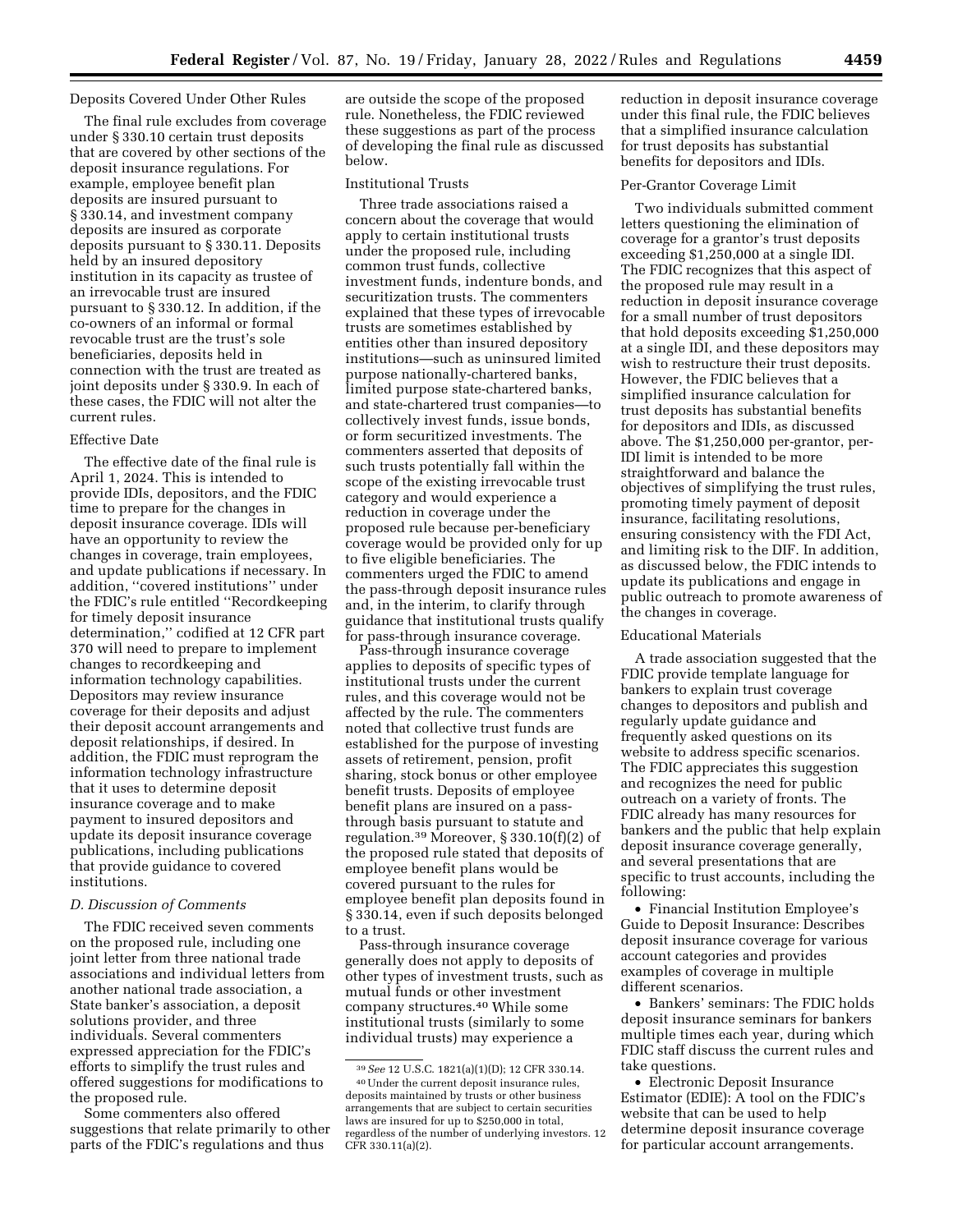• Published guidance and materials relating to deposit insurance coverage intended to assist the covered institutions subject to part 370

As part of its implementation of the final rule by the effective date of April 1, 2024, the FDIC intends to review all relevant resources and publications and update or remove those materials, as appropriate. Additionally, the FDIC will ensure that all materials, including brochures and any other documents, are updated and available for distribution. The FDIC will also consider additional ways to inform the public regarding the final rule and ways to assist bankers in explaining any changes to depositors.

#### Comments Focused on Part 370

Commenters also addressed various aspects of the NPR that have implications for covered institutions. Issues raised by these commenters and the FDIC's responses are discussed below. The commenters also raised issues with part 370 that are outside the scope of this rulemaking effort. While the FDIC acknowledges those comments, it believes those comments are not directly related to the final rule.

## Beneficiaries of Future Trusts

Several trade associations argued that the proposed rule's treatment of beneficiaries of future trusts would add considerable burden to compliance with part 370 and urged the FDIC to treat future trusts as another type of eligible beneficiary. The FDIC does not believe that looking through future trusts to identify potential beneficiaries will add any compliance burden for part 370 covered institutions. Under § 370.4(b)(2), a covered institution is not required to maintain the identity of a formal trust's beneficiary(ies) in its deposit account records for the trust's account(s) if it does not otherwise maintain the information that would be needed for its information technology system to meet the requirements set forth in § 370.3. Thus, to the extent a trust's beneficiaries include a future trust, the covered institution would not be required to collect information on the beneficiaries of a future trust in order to comply with part 370. It is important to note, however, that regardless of whether or not an insured depository institution is covered by part 370, if an insured depository institution were to fail, then the depositor may need to provide the identity(ies) of a future trust's beneficiary(ies) in order for the FDIC to make a complete and accurate deposit insurance determination. In addition, the FDIC notes that it is required by statute to aggregate each depositor's deposits within each

insurance category when making an insurance determination.41 Recognizing a future trust as an eligible beneficiary could result in duplicative coverage to the extent the beneficiaries of the existing trust and the future trust overlap.

## Multiple Beneficiaries Across Multiple Trust Accounts

Three trade associations recommended that any final rulemaking for trust coverage simplification should include a specific example to explain part 370 recordkeeping requirements when there are more than five beneficiaries associated with more than one trust account established by the same grantor. According to the example recommended by commenters, when a grantor has established both an informal trust account (*e.g.,* a payable-on-death (POD) account) and a formal trust that also has accounts at the same covered institution, the covered institution would be required to identify the beneficiary(ies) only for the informal trust account in the deposit account records.

As the commenters note, accounts held in connection with a formal trust that are insured under § 330.10, as amended pursuant to this final rule (or § 330.13 prior to the effective date of this final rule), are eligible for alternative recordkeeping under § 370.4(b)(2). A covered institution is not required to maintain information identifying the beneficiaries of a formal trust in the deposit account records for purposes of part 370 if it does not otherwise maintain the information that would be needed for its information technology system to meet the requirements set forth in § 370.3. Nevertheless, if a covered institution should fail, the depositor (or the trustee for the formal trust) may need to submit to the FDIC information identifying the formal trust's beneficiary(ies).

Need To Provide Trust Documentation Upon Bank Failure

A deposit solutions provider submitted a comment letter describing its operation of a sweep program and the method by which it allocates trust deposits among several banks. The commenter indicated that if the depositor's originating bank does not provide information on trust beneficiaries, only up to \$250,000 of that depositor's funds will be allocated to a single bank in the network. The commenter requested the FDIC recognize that operating the program in this way eliminates the need for the

originating bank to provide trust documentation to the FDIC after a bank failure or for the purpose of complying with part 370's recordkeeping requirements.

The deposit solutions provider's methodology for allocating the trust deposits is intended to ensure that the total corpus of trust funds would be eligible for deposit insurance (because the amount placed at each receiving bank would not exceed the SMDIA for each beneficial owner of the deposits). That methodology, however, would not necessarily provide the FDIC with all of the requisite information to complete an accurate deposit insurance determination on a particular depositor's accounts. Several other factors must be considered and evaluated.

Although it may be uncommon for an individual depositor participating in the commenter's program to maintain other deposit accounts at a bank holding the swept trust funds, the FDIC is required by statute to aggregate all of a beneficial owner's funds placed in one bank in the same right and capacity. Consequently, the FDIC would have to obtain any additional depositor or trust account information (or confirm that there is none) in order to aggregate all the depositor's accounts in the trust category. The requisite information would include identification of both the grantor(s) and the beneficiaries of the trust. For example, in the event that a depositor maintained more than one trust account with the same beneficiary, that particular beneficiary would only count once for purposes of deposit insurance eligibility. Additionally, it is possible that an entity listed as a beneficiary would not meet the definition of a ''beneficiary'' as set forth in § 330.10(c).<sup>42</sup> Finally, if the grantor has multiple trust accounts at the same bank, it is possible that the FDIC would provide deposit insurance for one trust account before receiving the necessary trust account information for another trust account. As stated previously, the FDIC would have to ensure that both trust accounts are aggregated before paying additional deposit insurance for the second trust account. The FDIC would be unable to perform this function without the relevant grantor and beneficiary information.

The part 370 recordkeeping requirements for informal revocable trust accounts closely track the recordkeeping requirements set forth in

<sup>41</sup> 12 U.S.C. 1821(a)(1)(C).

<sup>42</sup> 12 CFR 330.10(c) provides that ''[f]or purposes of this section, a beneficiary includes a natural person as well as a charitable organization and other non-profit entity recognized as such under the Internal Revenue Code of 1986, as amended.''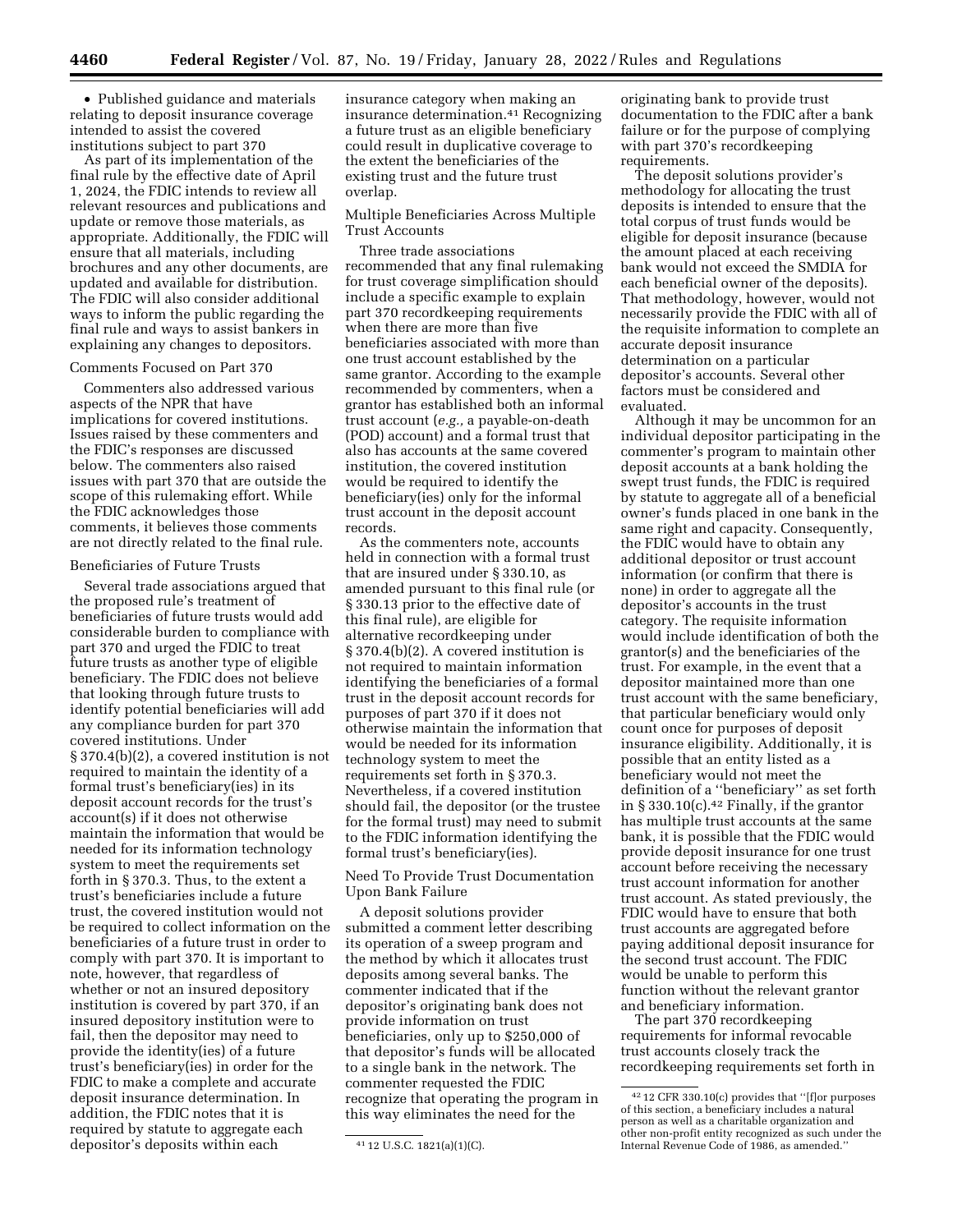12 CFR 330.10, as amended. For example, § 370.4(a)(1)(iii) requires the covered institution to maintain information concerning the beneficiaries of a payable-on-death account in the covered institution's records.43 Therefore, this information should be immediately available to the FDIC at a covered institution's failure. In contrast, for formal trust accounts, § 370.4(b)(2) permits alternative recordkeeping treatment and requires a covered institution to maintain some, but not all, of the requisite information the FDIC would need to have to complete an accurate deposit insurance determination. Nevertheless, the FDIC would require this information to be available after a covered institution's failure for the reasons discussed above.

#### Implementation of Part 370 Capabilities

Three trade associations urged the FDIC to postpone part 370 examinations on the types of deposit accounts impacted. Part 370 requires a covered institution to implement information technology and recordkeeping capabilities to calculate deposit insurance as provided under part 330. The final rule has a delayed effective date and will not go into effect until April 1, 2024.44 Accordingly, covered institutions will have at least 24 months after the FDIC's adoption of the final rule to prepare the updates or changes to its information technology system or recordkeeping capabilities that will be necessary to satisfy part 370 requirements as of the effective date of the final rule. The FDIC is also publishing a separate notification elsewhere in this issue of the **Federal Register** to part 370 covered institutions regarding the final rule's implications regarding compliance with part 370.

#### FDIC Testing of Part 370 Capabilities

Several trade associations suggested that the FDIC delay part 370 compliance tests for three years after a covered institution's part 370 annual certification following the effective date of the final rule. The FDIC will continue to conduct periodic tests pursuant to 12 CFR 370.10(b) and evaluate the part 370

capabilities under the rules effective at the time of the compliance test. Ongoing compliance testing is necessary because a covered institution could fail at any time, and the FDIC would need to utilize the covered institution's part 370 capabilities to effectively conduct a timely deposit insurance determination. The FDIC relies on compliance testing to provide it with insight regarding how comprehensive a covered institution's part 370 capabilities are. Further, the revisions to deposit insurance coverage made by the final rule are expected to impact a relatively small volume of a covered institution's deposit balances so should not significantly impact compliance testing, and would nonetheless be useful in assessing a covered institution's part 370 capabilities.

Comments Outside the Scope of This Rulemaking

Finally, commenters recommended certain changes to part 370 requirements. Three trade associations suggested that the FDIC limit the annual certification requirement for testing and attestation to material changes only and waive certain recordkeeping requirements for grantors. The FDIC believes that the recommendations to change part 370 compliance and recordkeeping requirements are outside the scope of the current part 330 rulemaking and would require an amendment to part 370 instead. Currently, covered institutions are required to submit to the FDIC a certification of compliance that must, among other requirements, ''confirm that the covered institution has implemented all required capabilities and tested its information technology system during the proceeding twelve months.'' 45 The purpose of this requirement is to guarantee that a covered institution perform an end-toend test of its part 370 capabilities at least once per year and to confirm that those capabilities function properly. In the event that a covered institution were to fail, the FDIC would rely upon all of the covered institution's part 370 capabilities to complete the deposit insurance calculations. Moreover, the FDIC would not limit its testing to only the capabilities that the covered institution has materially changed during the preceding compliance year. Rather it would test the covered institution's capabilities to calculate deposit insurance should the need arise and understand which capabilities function properly and which do not.

Among the comments related solely to part 370, a trade association requested that the FDIC waive certain recordkeeping requirements under § 370.4 that are applicable to formal revocable trust and irrevocable trust accounts with transactional features, namely the requirement that a covered institution maintain a unique identifier for the trust's grantor. In the preamble to the 2019 part 370 final rule, the FDIC stated that having a method to identify the grantor at failure (*i.e.,* a unique identifier) would enable the FDIC to aggregate the deposits of formal revocable trusts established by the same grantor and insure those accounts up to the SMDIA.46 This could enable payment instructions presented against those accounts to be completed after failure.47 The same approach would be used for certain irrevocable trust accounts that have a common grantor.48

Trade association commenters also recommended that the FDIC allow covered institutions to amend existing exception requests and provide extensions for granted relief to account for changes to part 330. This request is outside the scope of this rulemaking, and the FDIC will consider this outside the scope of this rulemaking.

The FDIC reiterates that recommendations to amend part 370 are beyond the scope of this final rule.

#### *E. Alternatives Considered*

The FDIC considered a number of alternatives to the amendments to the trust rules that could meet its objectives, as described in the preamble to the proposed rule.49 Commenters generally did not address these alternatives, and for the reasons stated in the preamble to the proposed rule, the FDIC concludes that the proposed rule was preferable to the alternatives.

## **II. Amendments to Mortgage Servicing Account Rule**

## *A. Policy Objectives*

The FDIC's regulations governing deposit insurance coverage include specific rules on deposits maintained at IDIs by mortgage servicers. These rules are intended to be easy to understand and apply in determining the amount of

<sup>43</sup>See § 330.10(b)(2) which requires ''[f]or informal revocable trust accounts, the beneficiaries must be specifically named in the deposit account records of the insured depository institution.''

<sup>44</sup>Although § 370.10(d) provides that ''[a] covered institution will not be considered to be in violation of this part as a result of a change in law that alters the availability or calculation of deposit insurance for such period as specified by the FDIC following the effective date of such change[,]'' the FDIC is not providing an additional period of time pursuant to § 370.10(d) because the delayed effective date of the final rule provides covered institutions with at least 24 months to prepare the changes that will need to be operational on April 1, 2024.  $\frac{45}{12}$  CFR 370.10(a).

<sup>46</sup> 84 FR 37020, 37029 (July 30, 2019).

<sup>&</sup>lt;sup>47</sup> *Id.* The FDIC explained further that "[t]his capability will facilitate the FDIC's resolution efforts by enabling a successor [insured depository institution] to continue payments processing uninterrupted, and will also mitigate adverse effects of the covered institution's failure on these account holders.''

<sup>48</sup> *Id.,* discussing trust deposits insured pursuant to 12 CFR 330.13, which coverage is now combined under revised 12 CFR 330.10.

<sup>49</sup>*See* 86 FR 41766, 41776 (Aug. 3, 2021).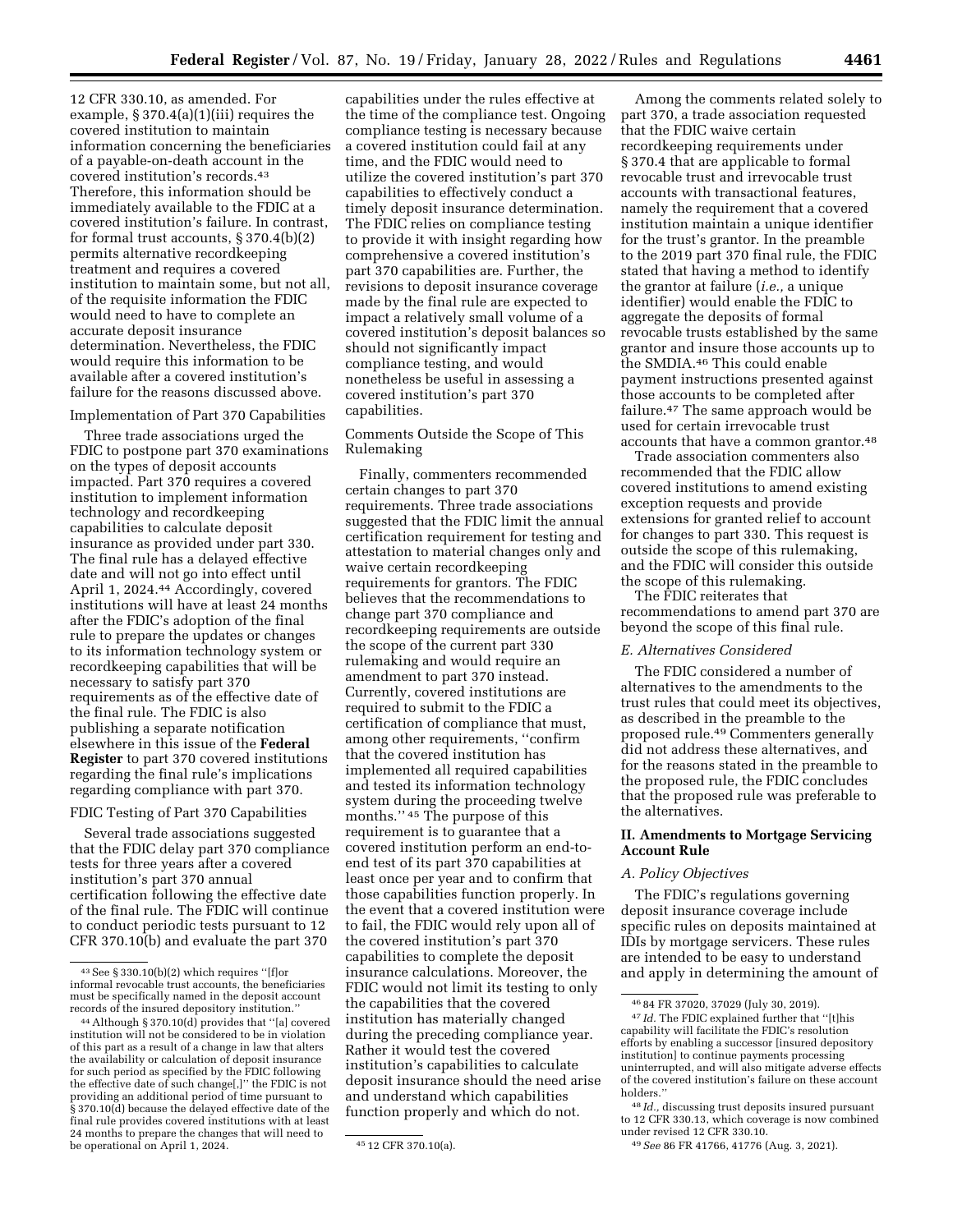deposit insurance coverage for a mortgage servicer's deposits. The FDIC also seeks to avoid uncertainty concerning the extent of deposit insurance coverage for such deposits, as deposits in mortgage servicing accounts (MSAs) provide a source of funding for IDIs.

The FDIC is amending its rules governing insurance coverage for deposits maintained at IDIs by mortgage servicers that are comprised of mortgagors' principal and interest payments. The amendments are intended to address an aspect of servicing arrangements that was not previously covered by the mortgage servicing account rule. Specifically, some servicing arrangements may permit or require servicers to advance their own funds to the lenders when mortgagors are delinquent in making principal and interest payments, and servicers might commingle such advances in the MSA with principal and interest payments collected directly from mortgagors. This may be required, for example, under certain mortgage securitizations. The FDIC believes that the factors that motivated the FDIC to establish its current rules for mortgage servicing accounts, described below, argue for treating funds advanced by a mortgage servicer in order to satisfy mortgagors' principal and interest obligations to the lender as if such funds were collected directly from borrowers.50

## *B. Background*

The FDIC's rules governing coverage for mortgage servicing accounts were originally adopted in 1990 following the transfer of responsibility for insuring deposits of savings associations from the Federal Savings and Loan Insurance Corporation (FSLIC) to the FDIC. Under the rules adopted in 1990, deposits comprised of payments of principal and interest were insured on a pass-through basis to lenders, mortgagees, investors, or security holders (lenders). In adopting this rule, the FDIC focused on the fact that principal and interest funds were generally owned by lenders, on whose behalf the servicer, as agent, accepted principal and interest payments. By contrast, payments of taxes and insurance were insured to the mortgagors or borrowers on a passthrough basis because the borrower

owns such funds until tax and insurance bills are paid by the servicer.

In 2008, however, the FDIC recognized that securitization methods and vehicles for mortgages had become more complex, exacerbating the difficulty of determining the ownership of deposits comprised of principal and interest payments by mortgagors and extending the time required to make a deposit insurance determination for deposits of a mortgage servicer in the event of an IDI's failure.<sup>51</sup> The FDIC expressed concern that a lengthy insurance determination could lead to continuous withdrawal of deposits of principal and interest payments from IDIs and unnecessarily reduce a funding source for such institutions. The FDIC therefore amended its rules to provide coverage to lenders based on each mortgagor's payments of principal and interest into the mortgage servicing account, up to the SMDIA (currently \$250,000) per mortgagor. The FDIC did not amend the rule for coverage of tax and insurance payments, which continued to be insured to each mortgagor on a pass-through basis and aggregated with any other deposits maintained by each mortgagor at the same IDI in the same right and capacity.

The 2008 amendments to the rules for mortgage servicing accounts did not provide for the fact that servicers may be required to advance their own funds to make payments of principal and interest on behalf of delinquent borrowers to the lenders. However, this is required of mortgage servicers under some mortgage servicing arrangements. Covered institutions identified challenges to implementing certain recordkeeping requirements with respect to MSA deposit balances as a result of the ways in which servicer advances are administered and accounted.52

The current rule provides coverage for principal and interest funds only to the extent ''paid into the account by the mortgagors''; it does not provide coverage for funds paid into the account from other sources, such as the servicer's own operating funds, even if those funds satisfy mortgagors' principal and interest payments. As a result, deposits into an MSA by a servicer for the purpose of making an advance are not provided the same level of coverage as other deposits in a mortgage servicing

account consisting of principal and interest payments directly from the borrower, which are insured up to the SMDIA for each borrower. Instead, the advances are aggregated and insured to the servicer as corporate funds for a total of \$250,000. The FDIC is concerned that this inconsistent treatment of principal and interest amounts could result in financial instability during times of stress, and could further complicate the insurance determination process, a result that is inconsistent with the FDIC's policy objectives.

#### *C. Final Rule*

In July 2021, the FDIC proposed to amend the rules governing coverage for deposits in mortgage servicing accounts to provide consistent deposit insurance treatment for all MSA deposit balances held to satisfy principal and interest obligations to a lender, regardless of whether those funds are paid into the account by borrowers, or paid into the account by another party (such as the servicer) in order to satisfy a periodic obligation to remit principal and interest due to the lender.53 Under the rule, accounts maintained by a mortgage servicer in an agency, custodial, or fiduciary capacity, for the purpose of payment of a borrower's principal and interest obligations, would be insured for the cumulative balance paid into the account in order to satisfy principal and interest obligations to the lender, whether paid directly by the borrower or by another party, up to the limit of the SMDIA per mortgagor. Mortgage servicers' advances of principal and interest funds on behalf of delinquent borrowers would therefore be insured up to the SMDIA per mortgagor, consistent with the coverage rules for payments of principal and interest collected directly from borrowers.54

The FDIC received one joint comment letter responding to the proposed change in coverage for mortgage servicing accounts, discussed below.

Under the final rule, the composition of an MSA attributable to principal and interest payments would also include collections by a servicer, such as foreclosure proceeds, that are used to satisfy a borrower's principal and interest obligations to the lender. These

<sup>50</sup>Certain funds collected from mortgagors and held by a bank may not be ''deposits'' under the FDI Act, and thus fall outside the scope of deposit insurance coverage. For example, funds received by a bank that are immediately applied to reduce the debt owed to that bank are specifically excluded from the statutory definition of ''deposit.'' 12 U.S.C. 1813(*l*)(3).

<sup>51</sup>*See* 73 FR 61658, 61658–59 (Oct. 17, 2008). 52 In order to fulfill their contractual obligations with investors, covered institutions maintain mortgage principal and interest balances at a pool level and remittances, advances, advance reimbursement and excess funds applications that affect pool-level balances are not allocated back to individual borrowers.

<sup>53</sup>*See* 86 FR 41766 (Aug. 3, 2021).

<sup>54</sup>Servicers' advances may have been insured under the rule that applied to mortgage servicing account deposits prior to 2008. Prior to 2008, mortgage servicing deposits were insured on a passthrough basis. Under the pass-through insurance rules, the identity of the party that pays funds into a deposit account does not generally factor into insurance coverage. In this sense, the proposed rule can be viewed as restoring coverage to the previous level.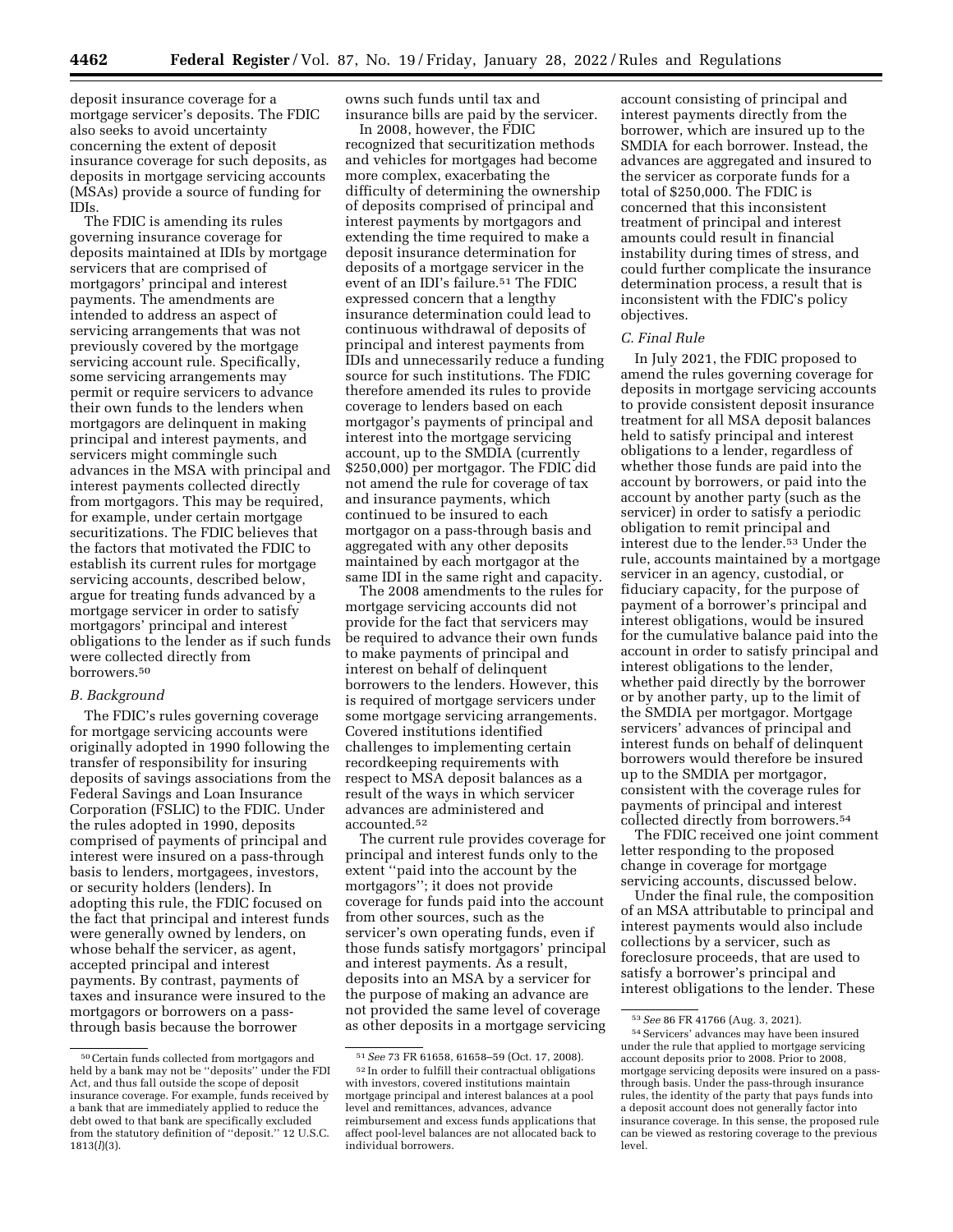funds will be insured up to the limit of the SMDIA per mortgagor.

The FDIC did not propose changes to the deposit insurance coverage provided for mortgage servicing accounts comprised of payments from mortgagors of taxes and insurance premiums. Such aggregate escrow accounts are held separately from the principal and interest MSAs and the deposits therein are held in trust for the mortgagors until such time as tax and insurance payments are disbursed by the servicer on the borrower's behalf. Such deposits continued to be insured based on the ownership interest of each mortgagor in the account and aggregated with other deposits maintained by the mortgagor at the same IDI in the same capacity and right.

#### *D. Discussion of Comments*

The proposed rule provided that balances in mortgage servicing accounts that were paid into the account by either the borrower or another party would be insurable if they were held to satisfy the principal and interest obligations of a mortgagor. The comment was supportive of this change, noting that the allocations provided would allow for more stability in these types of accounts in periods of turmoil. The FDIC is finalizing the rule as proposed.

Three trade associations, through a joint comment letter, specifically requested additional clarity on the coverage that would be provided for three specific types of funds placed into mortgage servicing accounts by the servicer—interest shortfall payments, funds from distressed homeowner programs, and funds used to satisfy buyout or repurchase obligations.

Interest shortfall payments are funded by the servicer when a loan is refinanced or paid off before the end of a month. The associations noted that servicers are generally required to fund the interest that would have accrued during the month, just as if the borrower had continued the payment stream as agreed. Because these payments are traceable at the loan level and held to satisfy the interest obligation of the mortgagor, they are covered under the mortgage servicing account rule. Federal, state, and local governments have created various programs during emergencies that provide funds to borrowers who are having difficulties paying their home mortgages. While the most recent iterations of these programs were spurred by the COVID–19 pandemic, these types of programs can result from other types of emergencies as well (*e.g.,* natural disasters) and can vary in duration. While each program would need to be evaluated on its

individual terms, the FDIC expects that funds originating from most government programs designed to help homeowners with mortgage payments would be included in the borrower's insurable balance covered by the mortgage servicing account rule due to the provision of funds to satisfy the borrower's principal and interest obligations.

With respect to servicer-funded buyouts and repurchases of loans, it is common for the servicer to be requested to repurchase or substitute a loan in a securitization if the loan is defective or in a specific delinquency status. Although the amount of unpaid principal balance plus the accrued but unpaid interest on that loan is the price paid to repurchase the loan from the pool, the repurchase of the loan from the investor pool does not satisfy the borrower's principal and interest obligation, and thus, falls outside the scope of the rule.

Alternatively, the associations suggested that the FDIC eliminate the borrower-level allocation, as most mortgage servicers account for the deposits in their account on the portfolio level as opposed to the loanspecific level. The commenters' suggested removal of the borrower allocation would change the insurable amount calculation to insure the lesser of the balance in the mortgage servicing account or the number of borrowers multiplied by the SMDIA. The FDIC believes that the elimination of the borrower-level allocation would significantly expand deposit insurance coverage in some circumstances and declines to adopt the suggested alternative. For example, a balance representing a large commercial mortgage payment could be fully insured if the pooled custodial account contained funds for a large number of other borrowers, even if this large payment significantly exceeded the \$250,000 deposit insurance limit.

## **III. Regulatory Analysis**

#### *A. Expected Effects*

#### 1. Simplification of Trust Rules

Generally, the simplification of the trust rules is expected to have benefits including clarifying depositors' and bankers' understanding of the insurance rules, promoting the timely payment of deposit insurance following an IDI's failure, facilitating the transfer of deposit relationships to failed bank acquirers (thereby potentially reducing the FDIC's resolution costs), and addressing differences in the treatment of revocable trust deposits and irrevocable trust deposits contained in

the current rules. The changes to the current rules would directly affect the level of deposit insurance coverage provided to some depositors with trust deposits. In some cases, which the FDIC expects are rare, the changes could reduce deposit insurance coverage; for the vast majority of depositors, the FDIC expects the coverage level to be unchanged. The FDIC has also considered the impact of any changes in the deposit insurance rules on the DIF and on the covered institutions that are subject to part 370. Finally, the FDIC describes other potential effects of the changes, such as the effects on information technology (IT) service providers to the institutions that could be affected by the final rule. These effects are discussed in greater detail below.

#### Effects on Deposit Insurance Coverage

The final rule would affect deposit insurance coverage for deposits held in connection with trusts. According to September 30, 2021 Call Report data, the FDIC insures 4,923 depository institutions 55 that report holding approximately 812 million deposit accounts. Additionally, 1,551 IDIs have powers granted by a state or national regulatory authority to administer accounts in a fiduciary capacity (*i.e.,*  trust powers) and 1,155 exercise those powers, comprising 31.5 percent and 23.5 percent, respectively, of all IDIs.56 However, individual depositors may establish a trust account at an IDI even if that IDI does not itself have or exercise trust powers, and in fact, as discussed below, 99 percent of a sample of failed banks had trust accounts. Therefore, the FDIC estimates that the final rule could affect between 1,155 and 4,923 IDIs.

The FDIC does not have detailed data on depositors' trust arrangements that would allow it to precisely estimate the number of trust accounts that are currently held by FDIC-insured institutions. However, the FDIC estimated the number of trust accounts and trust account depositors utilizing data from failed banks. Based on data from 249 failed banks 57 between 2010 and 2020, 335,657 deposit accounts owned by 250,139 distinct depositors were trust accounts (revocable or irrevocable), out of a total of 3,013,575 deposit accounts. Thus, about 11.14

<sup>55</sup>The count of institutions includes FDICinsured U.S. branches of institutions headquartered in foreign countries.

<sup>56</sup>FDIC Call Report data, September 30, 2021. 57 Data on failed banks comes from the FDIC's Claims Administration System, which contains data on depositors' funds from every failed IDI since September 2010.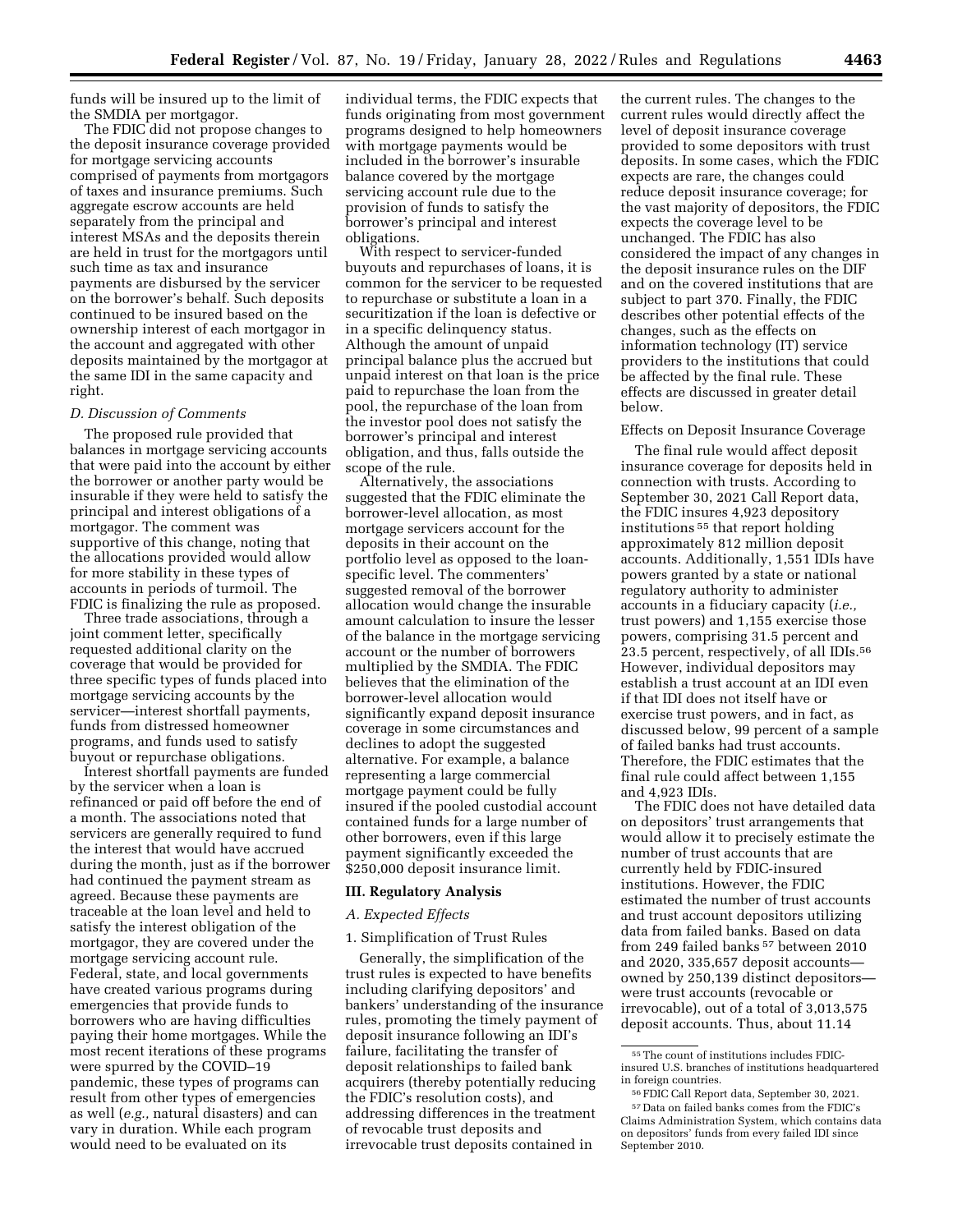percent of the deposit accounts at the 249 failed banks were trust accounts. Of the 249 institutions, 247 (99 percent) reported having trust accounts at time of failure. Of the 247 failed banks that reported trust accounts, 212 reported not having trust powers as of their last Call Report. Assuming the percentage of trust accounts at failed banks is representative of the percentage of trust accounts among all FDIC-insured institutions, the FDIC estimates, for purposes of this analysis, that there are approximately 90.5 million trust accounts in existence at FDIC-insured institutions.58 Additionally, based on the observed number of trust account depositors per trust account in the population of 249 failed banks, the FDIC estimates, for purposes of this analysis, that there are approximately 67.4 million trust depositors.59 These estimates are subject to considerable uncertainty, since the percentage of deposit accounts that are trust accounts and the number of depositors per trust account for all FDIC insured institutions may differ from what was observed at the 249 failed banks. The FDIC does not have information that would shed light on whether or how the numbers of trust accounts and trust depositors at failed banks differs from the corresponding numbers for other FDIC-insured institutions.

The FDIC also does not have detailed data on depositors' trust arrangements that would allow the FDIC to precisely estimate the quantitative effects of the final rule on deposit insurance coverage. Thus, the effects of the changes to the insurance rules are outlined qualitatively below. The FDIC expects that most depositors would experience no change in the coverage for their deposits under the final rule. However, some depositors that maintain trust deposits would experience a change in their insurance coverage under the final rule.

The FDIC anticipates that deposit insurance coverage for some irrevocable trust deposits would increase under the final rule. The FDIC's experience suggests that the provisions of the

current irrevocable trust rules that require the identification and aggregation of contingent interests often apply due to the inclusion of contingencies in such trusts.60 Thus, even where an irrevocable trust names multiple beneficiaries, the current trust rules often provide a total of only \$250,000 in deposit insurance coverage. The final rule would not consider such contingencies in the calculation of coverage, and per-beneficiary coverage would apply.

In limited instances, the merger of the revocable trust and irrevocable trust categories may decrease coverage for depositors. Deposits of revocable trusts and deposits of irrevocable trusts are currently insured separately. The final rule would require aggregation for purposes of applying the deposit insurance limit, thereby increasing the likelihood of the combined trust account balances exceeding the insurance limit.61 However, the FDIC's experience is that irrevocable trust deposits comprise a relatively small share of the average IDI's deposit base,<sup>62</sup> and that it is rare for IDIs to hold deposits in connection with irrevocable and revocable trusts established by the same grantor(s).<sup>63</sup> Individual grantors' trust deposits held for the benefit of up to five different beneficiaries would continue to be separately insured.

With respect to revocable and irrevocable trusts, depositors who have designated more than five beneficiaries and structured their trust accounts in a manner that provides for more than \$1,250,000 in coverage per grantor, per IDI under the current rules would experience a reduction in coverage. The FDIC's experience suggests that the \$1,250,000 maximum coverage amount per grantor, per IDI would not affect the vast majority of trust depositors, as most trusts have either five or fewer

62 Data obtained in connection with IDI failures during the recent financial crisis suggests that irrevocable trust deposits comprise less than one percent of trust deposits. However, as discussed above, the FDIC does not possess sufficient information to enable it to estimate the effects of the final rule on trust account depositors at all IDIs.

 $^{63}\!$  In the data obtained in connection with IDI failures during the recent financial crisis, only 51 out of 250,139 depositors with trust accounts had both revocable and irrevocable types. Of these 51 depositors, nine had total trust account balances greater than \$250,000, and only one had a total trust balance of more than \$1,250,000.

beneficiaries, less than \$1,250,000 per grantor on deposit at the same IDI, or are structured in a manner that results in only \$1,250,000 in coverage under the current rules. The FDIC estimates that approximately 26,959 trust account depositors and approximately 36,175 trust accounts could be directly affected by this aspect of the final rule, representing about 0.04 percent of both the estimated number of trust account depositors and the estimated number of trust accounts.64 The actual number of trust depositors and trust accounts impacted will likely differ, as the estimates rely on data from failed banks, and failed banks may differ from other institutions in their percentages of trust depositors or trust accounts. It is also possible depositors may restructure their deposits in response to changes to the rule, thus mitigating the potential effects on deposit insurance coverage.

## Clarification of Insurance Rules

The merger of certain revocable and irrevocable trust categories is intended to simplify deposit insurance coverage for trust accounts. Specifically, the merger of these categories would mostly eliminate the need to distinguish revocable and irrevocable trusts currently required to determine coverage for a particular trust deposit. The benefit of the common set of rules would likely be particularly significant for depositors that have established arrangements involving multiple trusts, as they would no longer need to apply two different sets of rules to determine the level of deposit insurance coverage that would apply to their deposits. For example, the final rule would eliminate the need to consider the specific

<sup>58</sup>There were approximately 812 million deposit accounts reported by FDIC-insured institutions as of September 30, 2021, based on Call Report data. Assuming that 11.14 percent of accounts are trust accounts, then there are an estimated 90.5 million trust accounts as of September 30, 2021.

<sup>59</sup>Using the data from failed banks, 250,139 distinct depositors held 335,657 revocable or irrevocable trust accounts, or there were 0.745 trust account depositors per trust account (250,139 divided by 335,657). The estimated number of trust depositors at FDIC-insured institutions (67.4 million) is obtained by multiplying the estimated number of trust accounts by the number of trust account depositors per trust account (90.5 million multiplied by 0.745).

<sup>60</sup>As discussed above, the provisions relating to contingent interests may not apply when a trust has become irrevocable due to the death of one or more grantors. In such instances, the revocable trust rules continue to apply.

<sup>61</sup>As discussed above, deposits maintained by an IDI as trustee of an irrevocable trust would not be included in this aggregation, and would remain separately insured pursuant to section 7(i) of the FDI Act and 12 CFR 330.12.

 $^{64}\mathrm{\,To}$  estimate the numbers of trust account depositors and trust accounts affected, the FDIC performed the following calculation. First, based on data from 249 failed banks between 2010 and 2020, the FDIC determined that there were 335,657 trust accounts out of 3,013,575 deposit accounts (trust account share). Second, the FDIC determined the number of trust accounts per trust depositor  $(335,657/250,139)$ . The FDIC then estimated the number of trust accounts by multiplying the trust account share (335,657/3,013,575) by the number of deposit accounts across all IDIs (812,414,977) according to September 30, 2021, Call Report data. This step yielded an estimate of 90,488,133 trust accounts. Based on the estimated number of trust accounts per trust depositor from the failed bank data, the FDIC estimated the total number of trust depositors to be 67,433,752. Using failed bank data, 100 out of 250,139 trust depositors had balances in excess of \$1,250,000 in their trust accounts. Thus, the FDIC estimated that, of the approximately 67.4 million trust depositors,  $(100/250, 139)$  of themapproximately 26,959—had balances in excess of \$1,250,000 in their trust accounts, and therefore could be directly affected by the final rule. These estimated 26,959 trust depositors are associated with an estimated 36,175 trust accounts, based on the observed number of trust accounts per trust depositor from the data from 249 failed banks between 2010 and 2020.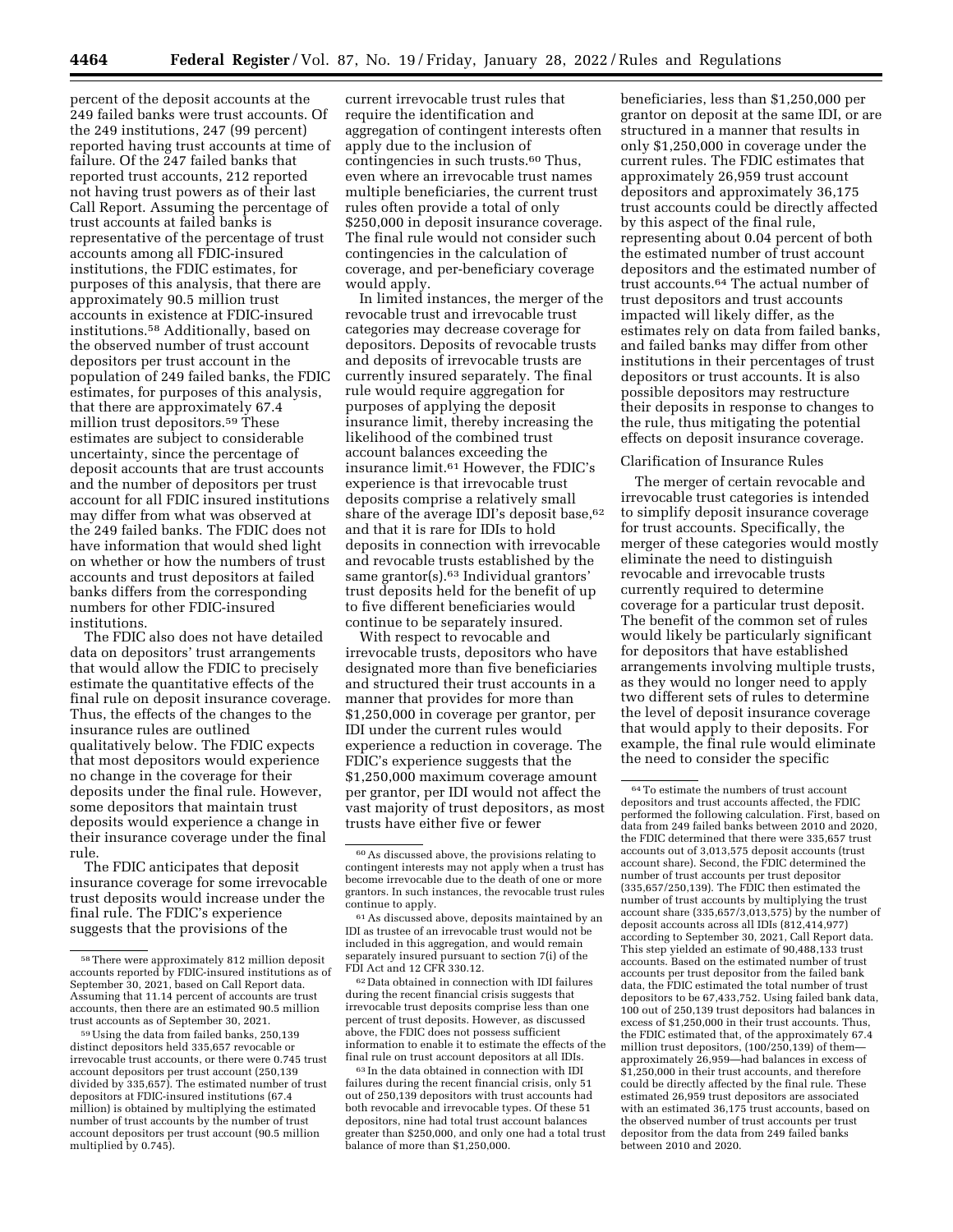allocation of interests among the beneficiaries of revocable trusts with six or more beneficiaries, as well as contingencies established in irrevocable trusts. The merger of the categories also would eliminate the need for current § 330.10(h) and (i), which allows for the continued application of the revocable trust rules to the account of a revocable trust that becomes irrevocable due to the death of the trust's owner. As previously discussed, these provisions of the current trust rules have proven confusing as illustrated by the numerous inquiries that are consistently submitted to the FDIC on these topics.

FDIC-insured depository institutions may incur some regulatory costs associated with making necessary changes to internal processes and systems and bank personnel training in order to accommodate the final rule's definition of ''trust accounts'' and attendant deposit insurance coverage terms. There also may be some initial cost for IDIs to become familiar with the changes to the trust insurance coverage rules in order to be able to explain them to potential trust customers, counterbalanced to some extent by the fact that the rules should be simpler for IDIs to understand and explain going forward.

## Prompt Payment of Deposit Insurance

The FDIC also expects that simplification of the trust rules would promote the timely payment of deposit insurance in the event of an IDI's failure. The FDIC's experience has been that the current trust rules often require detailed, time-consuming, and resourceintensive review of trust documentation to obtain the information that is necessary to calculate deposit insurance coverage. This information is often not found in an IDI's records and must be obtained from depositors after the IDI's failure. The final rule would ameliorate the operational challenge of calculating deposit insurance coverage, which could be particularly acute in the case of a failure of a large IDI with a large number of trust accounts. The final rule would streamline the review of trust documents required to make a deposit insurance determination, promoting more prompt payment of deposit insurance. Timely payment of deposit insurance also can help to facilitate the transfer of depositor relationships to a failed bank's acquirer, potentially expand resolution options, potentially reduce the FDIC's resolution costs, and support greater confidence in the banking system.

## Deposit Insurance Fund Impact

As discussed above, the final rule is expected to have mixed effects on the level of insurance coverage provided for trust deposits. Coverage for some irrevocable trust deposits would be expected to increase, but in the FDIC's experience, irrevocable trust deposits are not nearly as common as revocable trust deposits. The level of coverage for some trust deposits would be expected to decrease due to the final rule's simplified calculation of coverage and its aggregation of revocable and irrevocable trust deposits. As noted above, the FDIC does not have detailed data on depositors' trust arrangements to allow it to precisely project the quantitative effects of the final rule on deposit insurance coverage.

#### Indirect Effects

A change in the level of deposit insurance coverage does not necessarily result in a direct economic impact, as deposit insurance is only paid to depositors in the event of an IDI's failure. However, changes in deposit insurance coverage may prompt depositors to take actions with respect to their deposits. In response to changes in the level of coverage under the final rule, trust depositors could maximize coverage relative to the coverage under the current rule by transferring some of their trust deposits to other types of accounts that provide similar or higher amounts of coverage or by amending the terms of their trusts. Parties affected could include IDIs, depositors, and other firms in the financial services marketplace (*e.g.,* deposit brokers). Any costs borne by the depositor in moving a portion of the funds to a different IDI to stay under the insurance limit would be accompanied by benefits, such as more prompt deposit insurance determinations, and quicker access to insured deposits for depositors during the resolution process. The FDIC cannot estimate these effects because it does not have information on the individual costs of each action that confronts each depositor, their ability to amend their trust structure or move funds, and their subjective risk preference with respect to holding insured and uninsured deposits.

#### Part 370 Covered Institutions

As discussed previously, institutions covered by part 370 must maintain deposit account records and systems capable of applying the deposit insurance rules in an automated manner. The final rule would change certain aspects of how coverage is determined for trust deposits. This

could require covered institutions to reprogram certain systems to ensure that those systems continue to be capable of applying the deposit insurance rules as part 370 requires.

The FDIC expects that the final rule would make the deposit insurance status of a trust account generally clearer. Moreover, since part 370 requires covered institutions to develop and maintain the capabilities to calculate deposit insurance for its deposits, the final rule could make compliance with part 370 relatively less burdensome. This is because the underlying rules that would be applied to most trust deposits would be simplified. In particular, the final rule requires the aggregation of revocable and irrevocable trust deposits, categories that are currently separated for purposes of the deposit insurance calculation capabilities required by part 370. The FDIC does not expect that the final rule would require significant changes with respect to covered institutions' treatment of informal revocable trust deposits. Moreover, many deposits of formal revocable trusts and irrevocable trusts currently fall within the scope of part 370's alternative recordkeeping provisions, meaning that covered institutions are not required to maintain all of the records necessary to calculate the maximum amount of deposit insurance coverage available for these deposits. These factors may diminish the impact of the final rule on the part 370 covered institutions, but the FDIC does not have sufficient information on covered institutions' systems and records to quantify this effect.

### Other Potential Effects

Although the FDIC expects that coverage for most trust depositors will be unchanged under the final rule, and that the rule's changes simplify the FDIC's insurance rules for trust accounts, the rule may have other potential effects. For example, the IDIs affected by the rule may rely on thirdparty IT service providers to perform insurance coverage estimates for their trust depositors. The final rule may lead such IT service providers to revise their systems to account for the final rule's changes.

## 2. Amendments to Mortgage Servicing Account Rule

The final rule would affect the deposit insurance coverage for certain principal and interest payments within MSA deposits maintained at IDIs by mortgage servicers. According to the September 30, 2021 Call Report data, the FDIC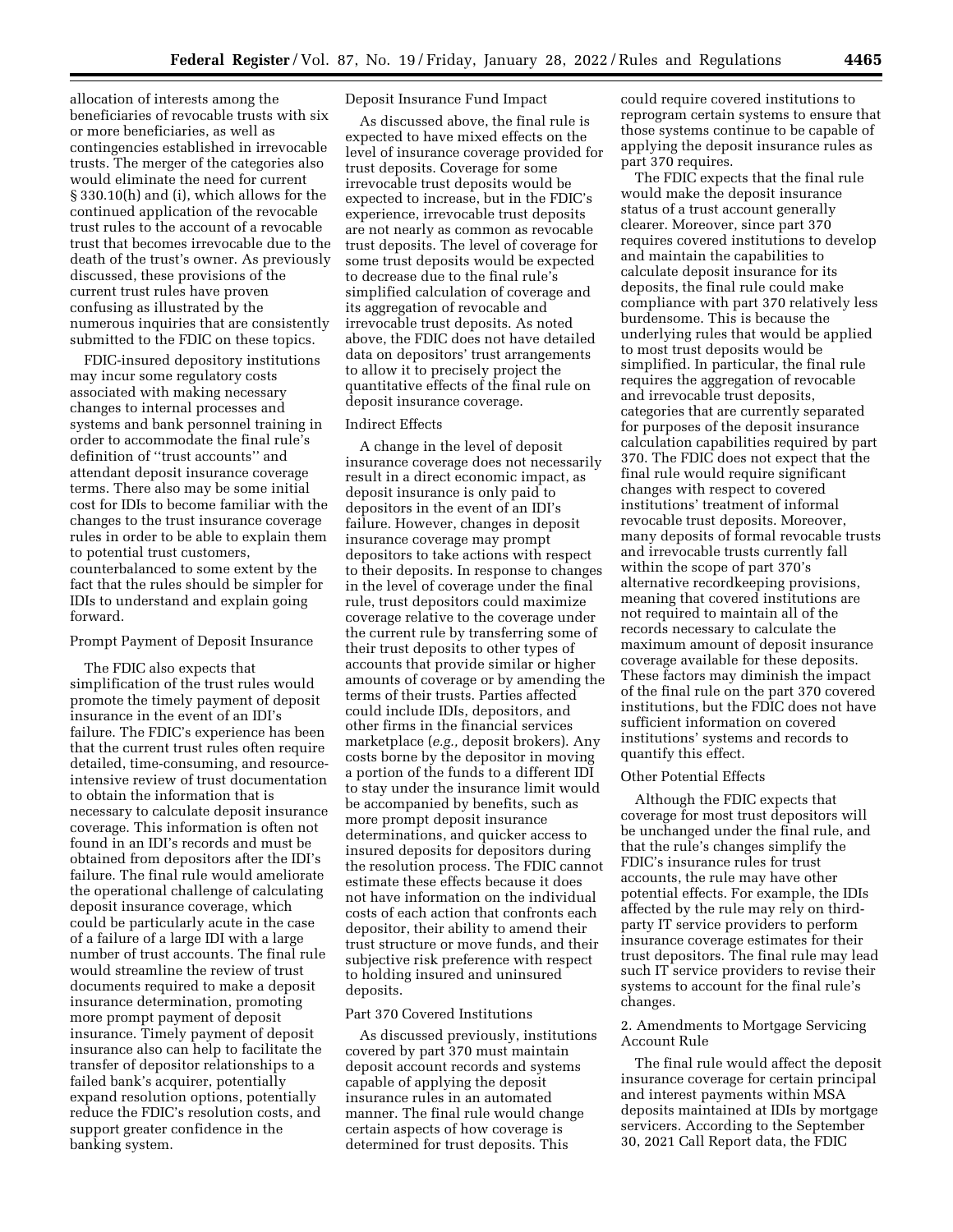insures 4,923 IDIs.65 Of the 4,923 IDIs, 1,161 IDIs (23.6 percent) report holding mortgage servicing assets, which indicates that they service mortgage loans and could thus be affected by the rule. In addition, mortgage servicing accounts may be maintained at IDIs that do not themselves service mortgage loans. The FDIC does not know how many IDIs are recipients of mortgage servicing account deposits, but believes that most IDIs are not. Therefore, the FDIC estimates that the number of IDIs potentially affected by the final rule is greater than 1,161 but substantially less than 4,923.

The FDIC does not have detailed data on MSAs that would allow the FDIC to reliably estimate the number of MSAs maintained at IDIs that would be affected by the rule, or any potential change in the total amount of insured deposits. Thus, the potential effects of the amendments regarding governing deposit insurance coverage for MSAs are outlined qualitatively below.

The final rule directly affects the level of deposit insurance coverage provided for some MSAs. Under the rule, the composition of an MSA attributable to mortgage servicers' advances of principal and interest funds on behalf of delinquent borrowers and collections such as foreclosure proceeds would be insured up to the SMDIA per mortgagor, consistent with the coverage for payments of principal and interest collected directly from borrowers. Under the current rules, principal and interest funds advanced by a servicer to cover delinquencies, and foreclosure proceeds collected by servicers, are not insured under the rules for MSA deposits, but instead are insured to the servicer as corporate funds up to the SMDIA. Therefore, the final rule expands deposit insurance coverage in instances where an account maintained by a mortgage servicer contains principal and interest funds advanced by the servicer in order to satisfy the obligations of delinquent borrowers to the lender, or foreclosure proceeds collected by the servicers; and where the funds in such instances exceed the mortgage servicer's SMDIA.

The final rule is likely to benefit a servicer compelled by the terms of a pooling and servicing agreement to advance principal and interest funds to note holders when a borrower is delinquent, and therefore the servicer has not received such funds from the borrower. In the event that the IDI hosting the MSA for the servicer fails,

the rule reduces the likelihood that the funds advanced by the servicer are uninsured, and thereby facilitates access to, and helps avoids losses of, those funds. As previously discussed, the FDIC does not have detailed data on MSAs held at IDIs, pooling and servicing agreements for outstanding mortgage loans, or servicer payments into MSAs that would allow the FDIC to reliably estimate the number of, and volume of funds within, MSAs maintained at IDIs that would be affected by the final rule.

Further, the final rule is likely to benefit an IDI who is hosting an MSA for a servicer that is compelled by the terms of a pooling and servicing agreement to advance principal and interest funds to note holders on behalf of delinquent borrowers by increasing the volume of insured funds. In the event that the IDI enters into a troubled condition, the rule could marginally increase the stability of MSA deposits from such servicers, thereby increasing the general stability of funding.

Finally, the FDIC believes that the rule poses general benefits to parties that provide or utilize financial services related to mortgage products by amending an inconsistency in the deposit insurance treatment for principal and interest payments made by the borrower and such payments made by the servicer on behalf of the borrower.

Effects on Part 370 Covered Institutions

Part 370 covered institutions may bear some costs in recognizing the expanded coverage for servicer advances and foreclosure proceeds. However, part 370 covered institutions already are responsible for calculating coverage for MSA accounts based on each borrower's payments. Therefore, the FDIC does not believe the impact of the rule on part 370 covered institutions will be significant.

## *B. Regulatory Flexibility Act*

The Regulatory Flexibility Act (RFA), requires that, in connection with a final rulemaking, an agency prepare and make available for public comment a regulatory flexibility analysis that describes the impact of the final rule on small entities.<sup>66</sup> However, a regulatory flexibility analysis is not required if the agency certifies that the rule will not have a significant economic impact on a substantial number of small entities and publishes its certification and a short explanatory statement in the **Federal Register** together with the rule. The Small Business Administration

(SBA) has defined ''small entities'' to include banking organizations with total assets of less than or equal to \$600 million.67 Generally, the FDIC considers a significant effect to be a quantified effect in excess of 5 percent of total annual salaries and benefits per institution, or 2.5 percent of total noninterest expenses. The FDIC believes that effects in excess of these thresholds typically represent significant effects for small entities. The FDIC does not believe that the final rule will have a significant economic effect on a substantial number of small entities. However, some expected effects of the rule are difficult to assess or accurately quantify given current information, therefore the FDIC has included a Regulatory Flexibility Act Analysis in this section.

#### 1. Simplification of Trust Rules

Reasons Why This Action Is Being Considered

As previously discussed, the rules governing deposit insurance coverage for trust deposits have been amended on several occasions, but still frequently cause confusion for depositors. Under the current regulations, there are distinct and separate sets of rules applicable to deposits of revocable trusts and irrevocable trusts. Each set of rules has its own criteria for coverage and methods by which coverage is calculated. Despite the FDIC's efforts to simplify the revocable trust rules in 2008,68 over the last 10 years, FDIC deposit insurance specialists have responded to approximately 20,000 complex insurance inquiries per year on average. More than 50 percent pertain to deposit insurance coverage for trust accounts (revocable or irrevocable). The consistently high volume of complex inquiries about trust accounts over an extended period of time suggests continued confusion about insurance limits.

The FDI Act requires the FDIC to pay depositors ''as soon as possible'' after a bank failure. However, the insurance determination and subsequent payment

68*See* 73 FR 56706 (Sep. 30, 2008).

<sup>65</sup>The count of institutions includes FDICinsured U.S. branches of institutions headquartered

in foreign countries. 66 5 U.S.C. 601 *et seq.* 

<sup>67</sup>The SBA defines a small banking organization as having \$600 million or less in assets, where ''a financial institution's assets are determined by averaging the assets reported on its four quarterly financial statements for the preceding year.'' See 13 CFR 121.201 (as amended by 84 FR  $34261$ , effective August 19, 2019). ''SBA counts the receipts, employees, or other measure of size of the concern whose size is at issue and all of its domestic and foreign affiliates.'' See 13 CFR 121.103. Following these regulations, the FDIC uses a covered entity's affiliated and acquired assets, averaged over the preceding four quarters, to determine whether the FDIC-supervised institution is ''small'' for the purposes of RFA.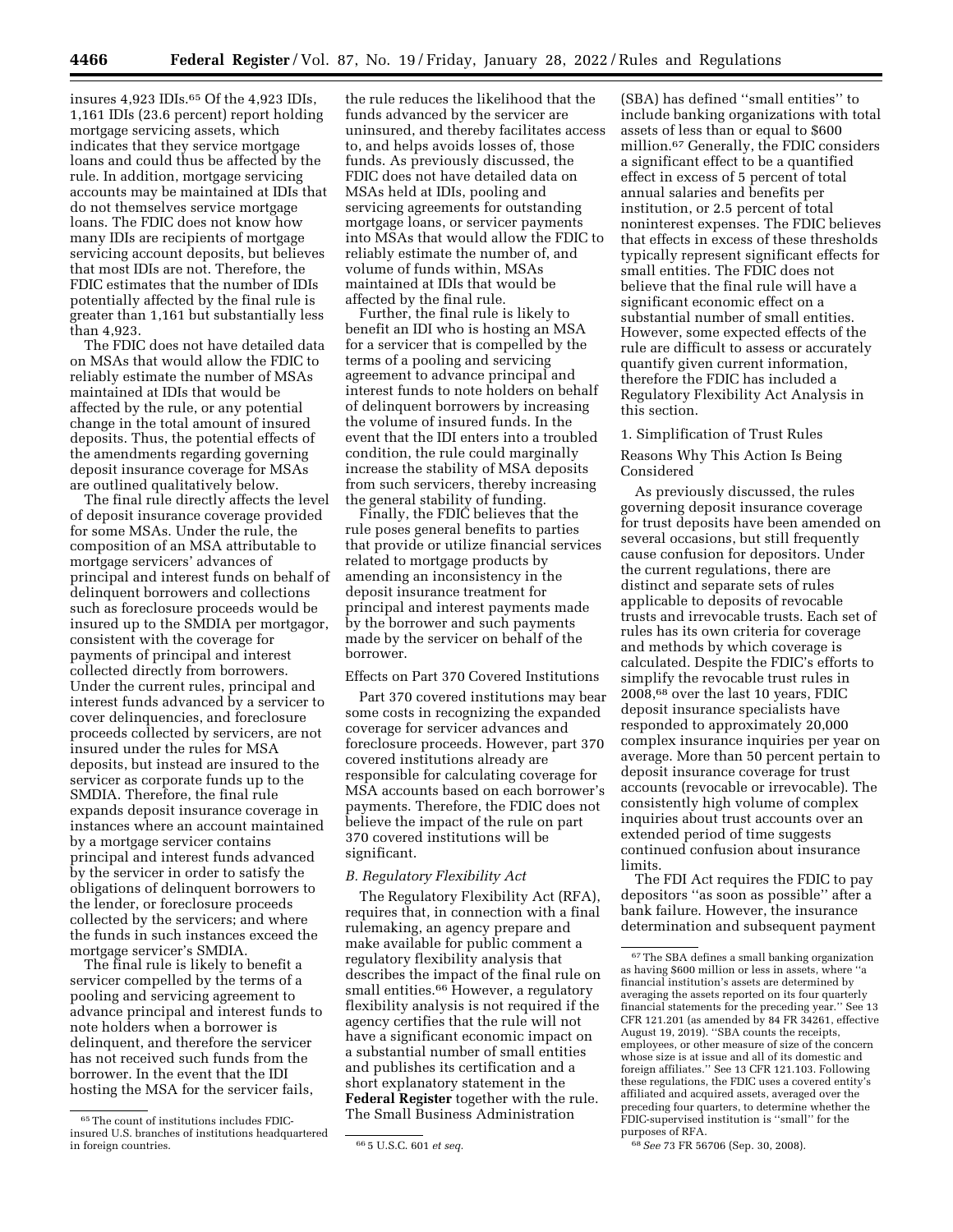for many trust deposits can be delayed while FDIC staff reviews complex trust agreements and apply the rules for determining deposit insurance coverage. Moreover, in many of these instances, deposit insurance coverage for trust deposits is based upon information that is not maintained in the failed IDI's deposit account records. This requires FDIC staff to work with depositors, trustees, and other parties to obtain trust documentation following an IDI's failure in order to complete deposit insurance determinations. The difficulties associated with this are exacerbated by the substantial growth in the use of formal trusts in recent decades. For example, following the 2008 failure of IndyMac Federal Bank, FSB (IndyMac), FDIC claims personnel contacted more than 10,500 IndyMac depositors to obtain the trust documentation necessary to complete deposit insurance determinations for their revocable trust and irrevocable trust deposits. As noted previously, delays in the payment of deposit insurance could be consequential, as revocable trust deposits in particular can be used by depositors to satisfy their daily financial obligations.

# Policy Objectives

As discussed previously, the changes adopted by the final rule are intended to provide depositors and bankers with a rule for trust account coverage that is easy to understand, and also to facilitate the prompt payment of deposit insurance in accordance with the FDI Act. The FDIC believes that accomplishing these objectives also would further the agency's mission in other respects. Specifically, the changes would promote depositor confidence and further the FDIC's mission to maintain stability and promote public confidence in the U.S. financial system by assisting depositors to more readily and accurately determine their insurance limits. The changes will also facilitate the resolution of failed IDIs in a least costly manner. The changes could reduce the FDIC's reliance on trust documentation (which could be difficult to obtain in a timely manner during resolutions of IDI failures) and provide greater flexibility to automate deposit insurance determinations, thereby reducing potential delays in the completion of deposit insurance determinations and payments. Finally, in amending the trust rules, the FDIC's intent is that the changes would generally be neutral with respect to the DIF.

# Legal Basis

The FDIC's deposit insurance categories have been defined through both statute and regulation. Certain categories, such as the government deposit category, have been expressly defined by Congress.69 Other categories, such as joint deposits and corporate deposits, have been based on statutory interpretation and recognized through regulations issued in 12 CFR part 330 pursuant to the FDIC's rulemaking authority. In addition to defining the insurance categories, the deposit insurance regulations in part 330 provide the criteria used to determine insurance coverage for deposits in each category. The FDIC is amending § 330.10 of its regulations, which currently applies only to revocable trust deposits, to establish a new ''trust accounts'' category that would include both revocable and irrevocable trust deposits. For a more detailed discussion of the rule's legal basis please refer to section I.C entitled ''Proposed Rule'' and section I.D entitled ''Discussion of Comments and Final Rule.''

# The Final Rule

The FDIC is amending the rules governing deposit insurance coverage for trust deposits. Generally, the amendments would: Merge the revocable and irrevocable trust categories into one category; apply a simpler, common calculation method to determine insurance coverage for deposits held by revocable and irrevocable trusts; eliminate certain requirements found in the current rules for revocable and irrevocable trusts; and amend certain recordkeeping requirements for trust accounts. For a more detailed discussion of the final rule please refer to section I.C entitled ''Proposed Rule'' and section I.D entitled ''Discussion of Comments and Final Rule.''

# Small Entities Affected

Based on the September 30, 2021 Call Report data, the FDIC insures 4,923 depository institutions,70 of which 3,303 are considered small entities for the purposes of RFA.71 Of the 3,303 small IDIs, 783 have powers granted by a state or national regulatory authority to administer accounts in a fiduciary capacity and 539 exercise those powers, comprising 23.7 percent and 16.3 percent, respectively, of small IDIs.72

However, individuals may establish trust accounts at an IDI even if that IDI does not itself have or exercise authority to administer accounts in a fiduciary capacity, and in fact, as noted earlier, 99 percent of a sample of failed banks had trust accounts. Therefore, the FDIC estimates that the rule could affect between 539 and 3,303 small, FDICinsured institutions.

As noted above, the FDIC does not have detailed data on depositors' trust arrangements for trust accounts held at small FDIC-insured institutions. Therefore, it is difficult to accurately estimate the number of small IDIs that would be potentially affected by the final rule. However, the FDIC believes that the number of small IDIs that will be directly affected by the rule is likely to be small, given that in the agency's resolution experience only a small number of trust accounts have balances above the adopted coverage limit of \$1,250,000 per grantor, per IDI for trust deposits. For example, data obtained from a sample of 249 IDIs that failed between 2010 and 2020 show that only 100 depositors out of 250,139 (or 0.04 percent) had trust account balances greater than \$1,250,000; at small IDIs, 18 out of 34,304 depositors (or 0.05 percent) had trust account balances greater than \$1,250,000.73 The data from failed banks suggest small IDIs could be affected by the rule roughly in proportion to the share of trust depositors with account balances greater than \$1,250,000 at IDIs of all sizes which failed between 2010 and 2020.

## Expected Effects

The simplification of the deposit insurance rules for trust deposits is expected to have a variety of effects. The changes will directly affect the level of deposit insurance coverage provided to some depositors with trust deposits. In addition, simplification of the rules is expected to have benefits in terms of promoting the timely payment of deposit insurance following a small IDI's failure, facilitating the transfer of deposit relationships to failed bank acquirers with consequent potential reductions to the FDIC's resolution costs, and addressing differences in the treatment of revocable trust deposits and irrevocable trust deposits contained in the current rules. The FDIC has also considered the impact of any changes in the deposit insurance rules on the DIF and other potential effects.74 These

<sup>69</sup> 12 U.S.C. 1821(a)(2).

<sup>70</sup>The count of institutions includes FDICinsured U.S. branches of institutions headquartered in foreign countries.

<sup>71</sup>FDIC Call Report data, September 30, 2021. 72 Id.

 $^{\rm 73}$  Whether a failed IDI is considered small is based on data from its four quarterly Call Reports prior to failure.

<sup>74</sup>The FDIC has also considered the impact of any changes in the deposit insurance rules on the Continued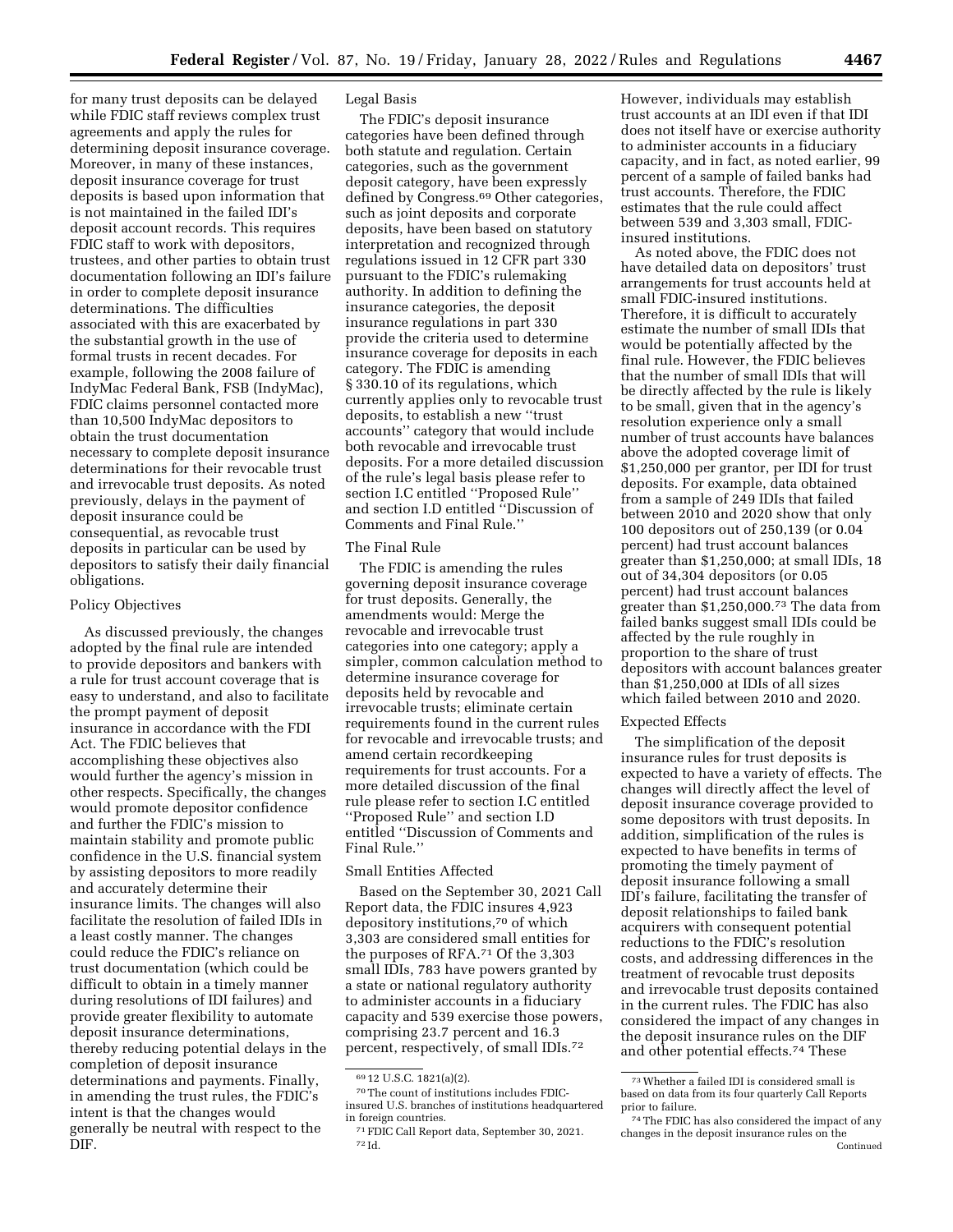effects are discussed in greater detail in section III.A entitled ''Expected Effects.''

Overall, due to the fact that the FDIC expects most small IDIs to have only a small number of trust accounts with balances above the adopted coverage limit of \$1,250,000 per grantor, per IDI for trust deposits, effects on the deposit insurance coverage of small entities' customers are likely to be small. There also may be some initial cost for small entities to become familiar with the changes to the trust insurance coverage rules in order to be able to explain them to potential trust customers, counterbalanced to some extent by the fact that the rules should be simpler to understand and explain going forward.

## Alternatives Considered

The FDIC has considered a number of alternatives to the final rule that could meet its objectives in this rulemaking. However, for reasons previously stated in section I.E ''Alternatives Considered,'' the FDIC considers the final rule to be a more appropriate alternative.

The FDIC also considered the status quo alternative to not amend the existing trust rules. However, for reasons previously stated in section I.E ''Alternatives Considered,'' the FDIC considers the final rule to be a more appropriate alternative.

#### Other Statutes and Federal Rules

The FDIC has not identified any likely duplication, overlap, and/or potential conflict between this final rule and any other federal rule.

2. Amendments to Mortgage Servicing Account Rule

# Reasons Why This Action Is Being Considered

As previously discussed, the FDIC provides coverage, up to the SMDIA for each borrower, for principal and interest funds in MSAs only to the extent ''paid into the account by the mortgagors,'' and does not provide coverage for funds paid into the account from other sources, such as the servicer's own operating funds, even if those funds satisfy mortgagors' principal and interest payments under the current rules. The advances are aggregated and insured to the servicer as corporate funds for a total of \$250,000. Under some servicing arrangements, however, mortgage servicers may be required to

advance their own funds to make payments of principal and interest on behalf of delinquent borrowers to the lenders in certain circumstances. Thus, under the current rules, such advances are not provided the same level of coverage as other deposits in a mortgage servicing account comprised of principal and interest payments directly from the borrower. This could result in delayed access to certain funds in an MSA, or to the extent that aggregated advances insured to the servicer exceed the insurance limit, loss of such funds, in the event of an IDI's failure. The FDIC is therefore amending its rules governing coverage for deposits in mortgage servicing accounts to address this inconsistency.

#### Policy Objectives

As discussed previously, the FDIC's regulations governing deposit insurance coverage include specific rules on deposits maintained at IDIs by mortgage servicers. With the final rule, the FDIC seeks to address an inconsistency concerning the extent of deposit insurance coverage for such deposits, as in the event of an IDI's failure the current rules could result in delayed access to certain funds in a mortgage servicing account (MSA) that have been aggregated and insured to a mortgage servicer, or to the extent that aggregated funds insured to a servicer exceed the insurance limit, loss of such funds.

The final rule also addresses a servicing arrangement that is not specifically addressed in the current rules. Specifically, some servicing arrangements may permit or require servicers to advance their own funds to the lenders when mortgagors are delinquent in making principal and interest payments, and servicers might commingle such advances in the MSA with principal and interest payments collected directly from mortgagors. This may be required, for example, under certain mortgage securitizations. The FDIC believes that the factors that motivated the FDIC to establish its current rules for MSAs, described previously, argue for treating funds advanced by a mortgage servicer in order to satisfy mortgagors' principal and interest obligations to the lender as if such funds were collected directly from borrowers.

#### Legal Basis

The FDIC's deposit insurance categories have been defined through both statute and regulation. Certain categories, such as the government deposit category, have been expressly defined by Congress. Other categories, such as joint deposits and corporate

deposits, have been based on statutory interpretation and recognized through regulations issued in 12 CFR part 330 pursuant to the FDIC's rulemaking authority. In addition to defining the insurance categories, the deposit insurance regulations in part 330 provide the criteria used to determine insurance coverage for deposits in each category. The FDIC is amending § 330.7(d) of its regulations, which currently applies only to cumulative balance paid by the mortgagors into an MSA maintained by a mortgage servicer, to include balances paid in to the account to satisfy mortgagors' principal or interest obligations to the lender. For a more detailed discussion of the rule's legal basis please refer to section II.C entitled ''Proposed Rule'' and section II.D entitled ''Discussion of Comments and Final Rule.''

#### The Final Rule

The FDIC is amending the rules governing deposit insurance coverage for deposits maintained at IDIs by mortgage servicers. Generally, the amendments would provide consistent deposit insurance treatment for all MSA deposit balances held to satisfy principal and interest obligations to a lender, regardless of whether those funds are paid into the account by borrowers, or paid into the account by another party (such as the servicer) in order to satisfy a periodic obligation to remit principal and interest due to the lender. The composition of an MSA attributable to principal and interest payments would include mortgage servicers' advances of principal and interest funds on behalf of delinquent borrowers, and collections by a servicer such as foreclosure proceeds. The final rule makes no change to the deposit insurance coverage provided for mortgage servicing accounts comprised of payments from mortgagors of taxes and insurance premiums. For a more detailed discussion of the rule please refer to section II.C entitled ''Proposed Rule'' and section II.D entitled ''Discussion of Comments and Final Rule.''

#### Small Entities Affected

Based on the September 30, 2021 Call Report data, the FDIC insures 4,923 depository institutions, of which 3,303 are considered small entities for the purposes of RFA. Of the 3,303 small IDIs, 473 IDIs (14.3 percent) report holding mortgage servicing assets, which indicates that they service mortgage loans and could thus be affected by the final rule. However, mortgage servicing accounts may be maintained at small IDIs that do not

covered institutions that are subject to part 370. As described previously, part 370 affects IDIs with two million or more deposit accounts. Based on Call Report data as of September 30, 2021, the FDIC insures one institution with two million or more deposit accounts that is also considered a small entity.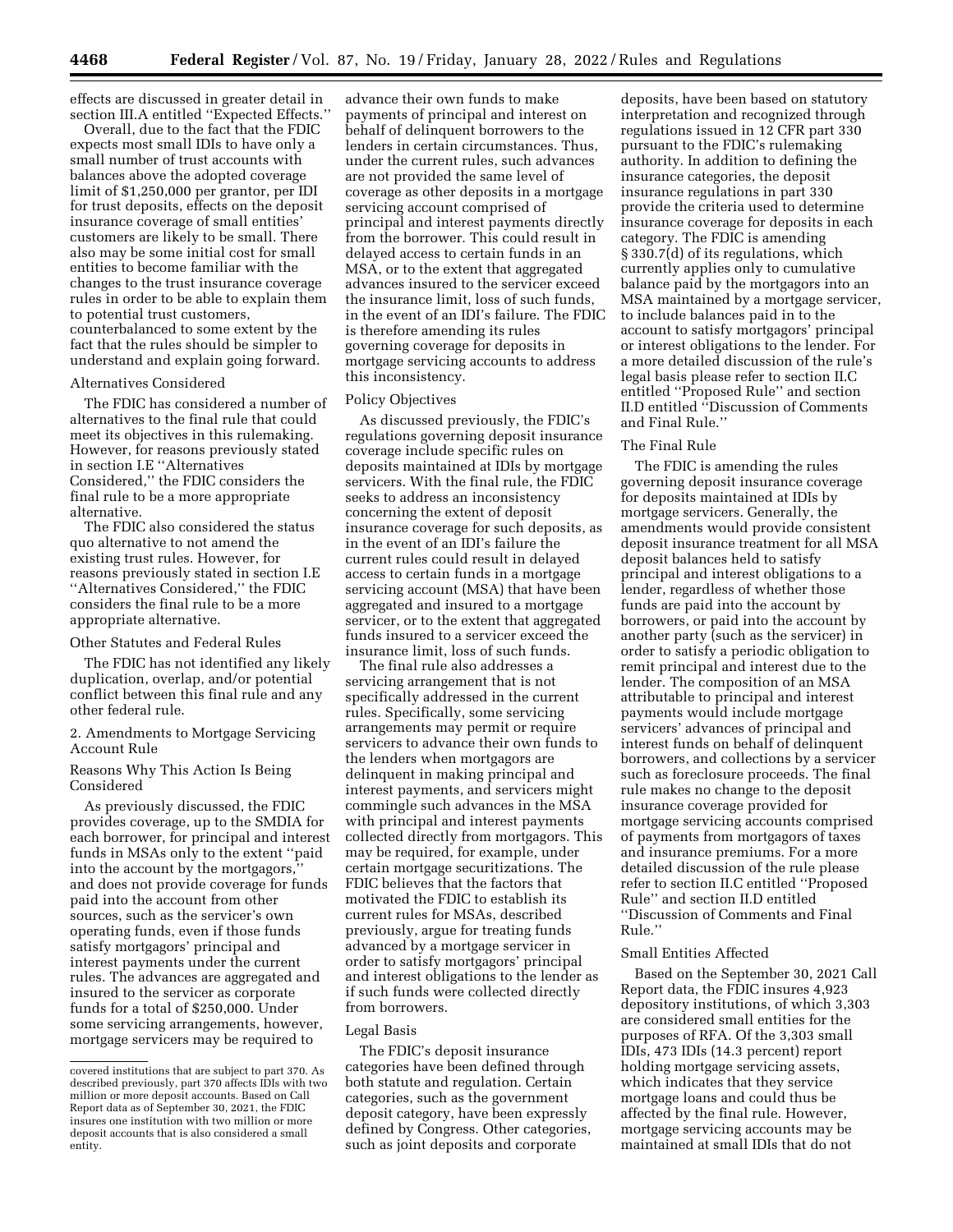themselves service mortgage loans. The FDIC does not know how many IDIs that are small entities are recipients of mortgage servicing account deposits, but believes that most such entities are not because there are relatively few mortgage servicers.75 Therefore, the FDIC estimates that the number of small IDIs potentially affected by the proposed rule, if adopted, would be between 473 and 3,303, but believes that the number is close to the lower end of the range.

As noted in section III.A, titled ''Expected Effects,'' the FDIC does not have detailed data on MSAs that would allow the FDIC to reliably estimate the number of MSAs maintained at IDIs that would be affected by the final rule, or any potential change in the total amount of insured deposits. Therefore, it is difficult to accurately estimate the number of small IDIs that would be potentially affected by the final rule.

## Expected Effects

The final rule would directly affect the level of deposit insurance coverage for certain funds within MSAs. The rule is likely to benefit a servicer compelled by the terms of a pooling and servicing agreement to advance principal and interest funds to note holders when a borrower is delinquent, and therefore the servicer has not received such funds from the borrower. In the event that the IDI hosting the MSA for the servicer fails, the final rule reduces the likelihood that the funds advanced by the servicer are uninsured, and thereby facilitates access to, and helps avoids losses of, those funds. As previously discussed, the FDIC does not have detailed data on MSAs held at IDIs, pooling and servicing agreements for outstanding mortgage loans, or servicer payments into MSAs that would allow the FDIC to reliably estimate the number of, and volume of funds within, MSAs maintained at IDIs that would be affected by the final rule.

Further, the final rule is likely to benefit a small IDI who is hosting an MSA for a servicer that is compelled by the terms of a pooling and servicing agreement to advance principal and interest funds to note holders on behalf of delinquent borrowers by increasing the volume of insured funds. In the event that the small IDI enters into a troubled condition, the proposed rule could marginally increase the stability of MSA deposits from such servicers,

thereby increasing the general stability of funding.

Based on the preceding information the FDIC believes that the final rule is unlikely to have a significant economic effect on a substantial number of small entities.

## Alternatives Considered

The FDIC is adopting revising to the deposit insurance rules for MSAs to advance the objectives discussed above. The FDIC considered the status quo alternative to not revise the existing rules for MSAs and not propose the revisions. However, for reasons previously stated in section II.B, entitled ''Background,'' the FDIC considers the final rule to be a more appropriate alternative. Were the FDIC to not adopt the rule, then in the event of an IDI's failure the current rules could result in delayed access to certain funds in an MSA that have been aggregated and insured to a mortgage servicer, or to the extent that aggregated funds insured to a servicer exceed the insurance limit, loss of such funds.

## Other Statutes and Federal Rules

The FDIC has not identified any likely duplication, overlap, and/or potential conflict between this rule and any other federal rule.

## *C. Congressional Review Act*

For purposes of the Congressional Review Act, the Office of Management and Budget (OMB) makes a determination as to whether a final rule constitutes a ''major'' rule. If a rule is deemed a ''major rule'' by the OMB, the Congressional Review Act generally provides that the rule may not take effect until at least 60 days following its publication.

The Congressional Review Act defines a ''major rule'' as any rule that the Administrator of the Office of Information and Regulatory Affairs of the OMB finds has resulted in or is likely to result in (1) an annual effect on the economy of \$100,000,000 or more; (2) a major increase in costs or prices for consumers, individual industries, Federal, State, or local government agencies or geographic regions, or (3) significant adverse effects on competition, employment, investment, productivity, innovation, or on the ability of United States-based enterprises to compete with foreignbased enterprises in domestic and export markets. The FDIC will submit the final rule and other appropriate reports to Congress and the Government Accountability Office for review.

## *D. Paperwork Reduction Act*

The Paperwork Reduction Act of 1995 (44 U.S.C. 3501–3521) states that no agency may conduct or sponsor, nor is the respondent required to respond to, an information collection unless it displays a currently valid OMB control number. The final rule does not create any new, or revise any existing, collections of information under section 3504(h) of the Paperwork Reduction Act. Consequently, no information collection request will be submitted to the OMB for review.

# *E. Riegle Community Development and Regulatory Improvement Act*

Section 302 of the Riegle Community Development and Regulatory Improvement Act of 1994 (RCDRIA) requires that the Federal banking agencies, including the FDIC, in determining the effective date and administrative compliance requirements of new regulations that impose additional reporting, disclosure, or other requirements on insured depository institutions, consider, consistent with principles of safety and soundness and the public interest, any administrative burdens that such regulations would place on depository institutions, including small depository institutions, and customers of depository institutions, as well as the benefits of such regulations.<sup>76</sup> Subject to certain exceptions, new regulations and amendments to regulations prescribed by a Federal banking agency which impose additional reporting, disclosures, or other new requirements on insured depository institutions shall take effect on the first day of a calendar quarter which begins on or after the date on which the regulations are published in final form.77

The final rule does not impose additional reporting or disclosure requirements on insured depository institutions, including small depository institutions, or on the customers of depository institutions. However, it may require part 370 covered institutions to update their reporting or recordkeeping to reflect the revised deposit insurance rules. Accordingly, the FDIC has established the effective date of the final rule as the first day of a calendar quarter, April 1, 2024.

## *F. Plain Language*

Section 722 of the Gramm-Leach-Bliley Act 78 requires the Federal

<sup>75</sup>According to the U.S. Census Bureau within the ''Other Activities Related to Credit Intermediation'' (NAICS 522390) national industry where mortgage servicers are captured there were 3,595 firms in 2018, relative to the 37,627 firms in the Credit Intermediation and Related Activities subsector (NAICS 522).

<sup>76</sup> 12 U.S.C. 4802(a).

<sup>77</sup> 12 U.S.C. 4802(b).

<sup>78</sup>Public Law 106–102, section 722, 113 Stat. 1338, 1471 (1999), 12 U.S.C. 4809.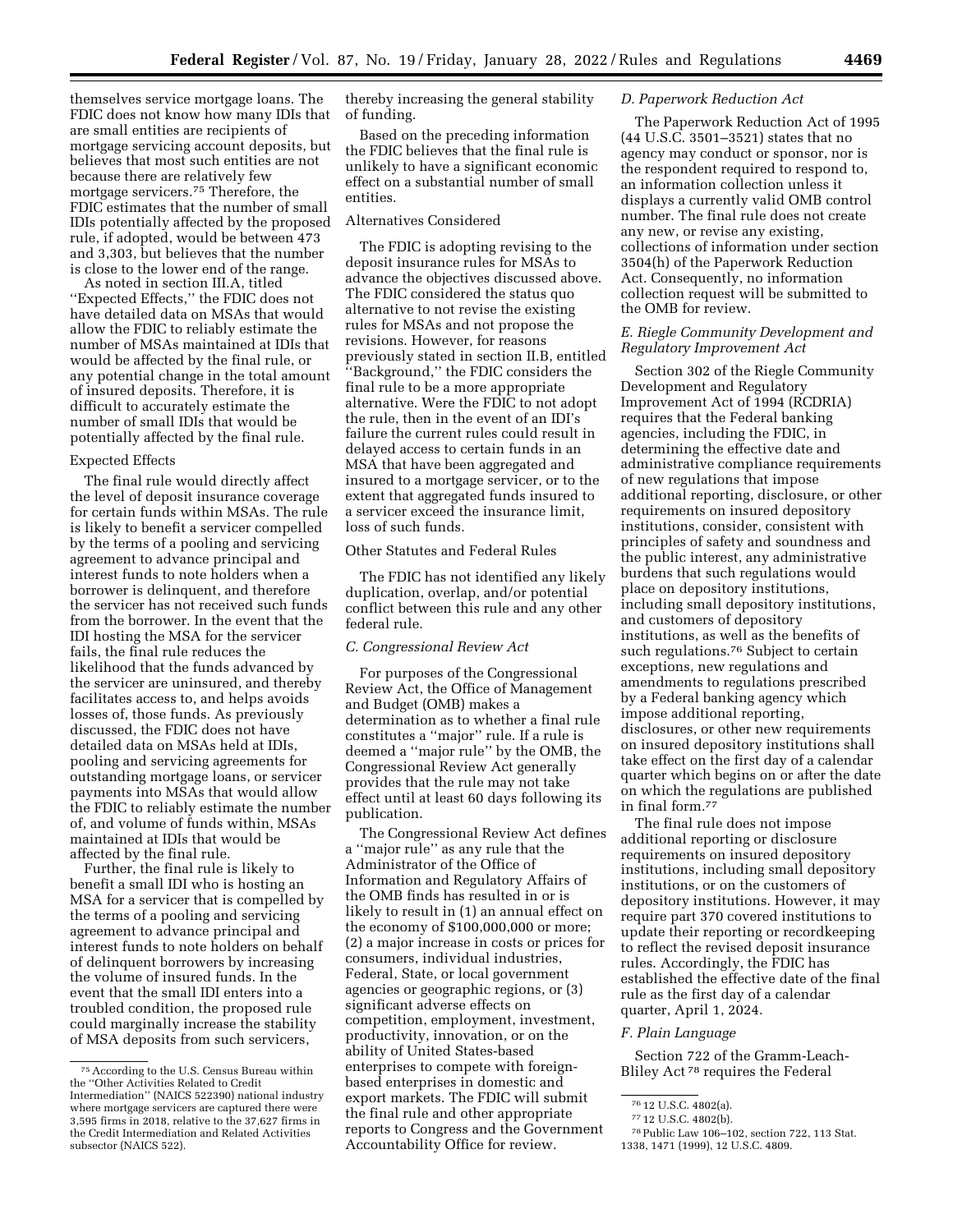banking agencies to use plain language in all proposed and final rulemakings published in the **Federal Register** after January 1, 2000. FDIC staff believes the final rule is presented in a simple and straightforward manner. The FDIC did not receive any comments with respect to the use of plain language.

#### **List of Subjects in 12 CFR Part 330**

Bank deposit insurance, Reporting and recordkeeping requirements, Savings associations.

## **Authority and Issuance**

For the reasons stated above, the Board of Directors of the Federal Deposit Insurance Corporation amends part 330 of title 12 of the Code of Federal Regulations as follows:

# **PART 330—DEPOSIT INSURANCE COVERAGE**

■ 1. The authority citation for part 330 continues to read as follows:

**Authority:** 12 U.S.C. 1813(*l*), 1813(m), 1817(i), 1818(q), 1819(a)(Tenth), 1820(f), 1820(g), 1821(a), 1821(d), 1822(c).

#### **§ 330.1 [Amended]**

■ 2. Amend § 330.1 by removing and reserving paragraphs (m) and (r).

■ 3. Revise § 330.7(d) to read as follows:

#### **§ 330.7 Accounts held by an agent, nominee, guardian, custodian or conservator.**

\* \* \* \* \* (d) *Mortgage servicing accounts.*  Accounts maintained by a mortgage servicer, in a custodial or other fiduciary capacity, which are comprised of payments of principal and interest, shall be insured for the cumulative balance paid into the account by mortgagors, or in order to satisfy mortgagors' principal or interest obligations to the lender, up to the limit of the SMDIA per mortgagor. Accounts maintained by a mortgage servicer, in a custodial or other fiduciary capacity, which are comprised of payments by mortgagors of taxes and insurance premiums shall be added together and insured in accordance with paragraph (a) of this section for the ownership interest of each mortgagor in such accounts.

\* \* \* \* \*

■ 4. Revise § 330.10 to read as follows:

#### **§ 330.10 Trust accounts.**

(a) *Scope and definitions.* This section governs coverage for deposits held in connection with informal revocable trusts, formal revocable trusts, and irrevocable trusts not covered by

§ 330.12 (''trust accounts''). For purposes of this section:

(1) *Informal revocable trust* means a trust under which a deposit passes directly to one or more beneficiaries upon the depositor's death without a written trust agreement, commonly referred to as a payable-on-death account, in-trust-for account, or Totten trust account.

(2) *Formal revocable trust* means a revocable trust established by a written trust agreement under which a deposit passes to one or more beneficiaries upon the grantor's death.

(3) *Irrevocable trust* means an irrevocable trust established by statute or a written trust agreement, except as described in paragraph (f) of this section.

(b) *Calculation of coverage—*(1) *General calculation.* Trust deposits are insured in an amount up to the SMDIA multiplied by the total number of beneficiaries identified by each grantor, up to a maximum of 5 beneficiaries.

(2) *Aggregation for purposes of insurance limit.* Trust deposits that pass from the same grantor to beneficiaries are aggregated for purposes of determining coverage under this section, regardless of whether those deposits are held in connection with an informal revocable trust, formal revocable trust, or irrevocable trust.

(3) *Separate insurance coverage.* The deposit insurance coverage provided under this section is separate from coverage provided for other deposits at the same insured depository institution.

(4) *Equal allocation presumed.* Unless otherwise specified in the deposit account records of the insured depository institution, a deposit held in connection with a trust established by multiple grantors is presumed to have been owned or funded by the grantors in equal shares.

(c) *Number of beneficiaries.* The total number of beneficiaries for a trust deposit under paragraph (b) of this section will be determined as follows:

(1) *Eligible beneficiaries.* Subject to paragraph (c)(2) of this section, beneficiaries include natural persons, as well as charitable organizations and other non-profit entities recognized as such under the Internal Revenue Code of 1986, as amended.

(2) *Ineligible beneficiaries.*  Beneficiaries do not include:

(i) The grantor of a trust; or

(ii) A person or entity that would only obtain an interest in the deposit if one or more identified beneficiaries are deceased.

(3) *Future trust(s) named as beneficiaries.* If a trust agreement provides that trust funds will pass into

one or more new trusts upon the death of the grantor(s) (''future trusts''), the future trust(s) are not treated as beneficiaries of the trust; rather, the future trust(s) are viewed as mechanisms for distributing trust funds, and the beneficiaries are the natural persons or organizations that shall receive the trust funds through the future trusts.

(4) *Informal trust account payable to depositor's formal trust.* If an informal revocable trust designates the depositor's formal trust as its beneficiary, the informal revocable trust account will be treated as if titled in the name of the formal trust.

(d) *Deposit account records—*(1) *Informal revocable trusts.* The beneficiaries of an informal revocable trust must be specifically named in the deposit account records of the insured depository institution.

(2) *Formal revocable trusts.* The title of a formal trust account must include terminology sufficient to identify the account as a trust account, such as ''family trust'' or ''living trust,'' or must otherwise be identified as a testamentary trust in the account records of the insured depository institution. If eligible beneficiaries of such formal revocable trust are specifically named in the deposit account records of the insured depository institution, the FDIC shall presume the continued validity of the named beneficiary's interest in the trust consistent with § 330.5(a).

(e) *Commingled deposits of bankruptcy trustees.* If a bankruptcy trustee appointed under title 11 of the United States Code commingles the funds of various bankruptcy estates in the same account at an insured depository institution, the funds of each title 11 bankruptcy estate will be added together and insured up to the SMDIA, separately from the funds of any other such estate.

(f) *Deposits excluded from coverage under this section—*(1) *Revocable trust co-owners that are sole beneficiaries of a trust.* If the co-owners of an informal or formal revocable trust are the trust's sole beneficiaries, deposits held in connection with the trust are treated as joint ownership deposits under § 330.9.

(2) *Employee benefit plan deposits.*  Deposits of employee benefit plans, even if held in connection with a trust, are treated as employee benefit plan deposits under § 330.14.

(3) *Investment company deposits.*  This section shall not apply to deposits of trust funds belonging to a trust classified as a corporation under § 330.11(a)(2).